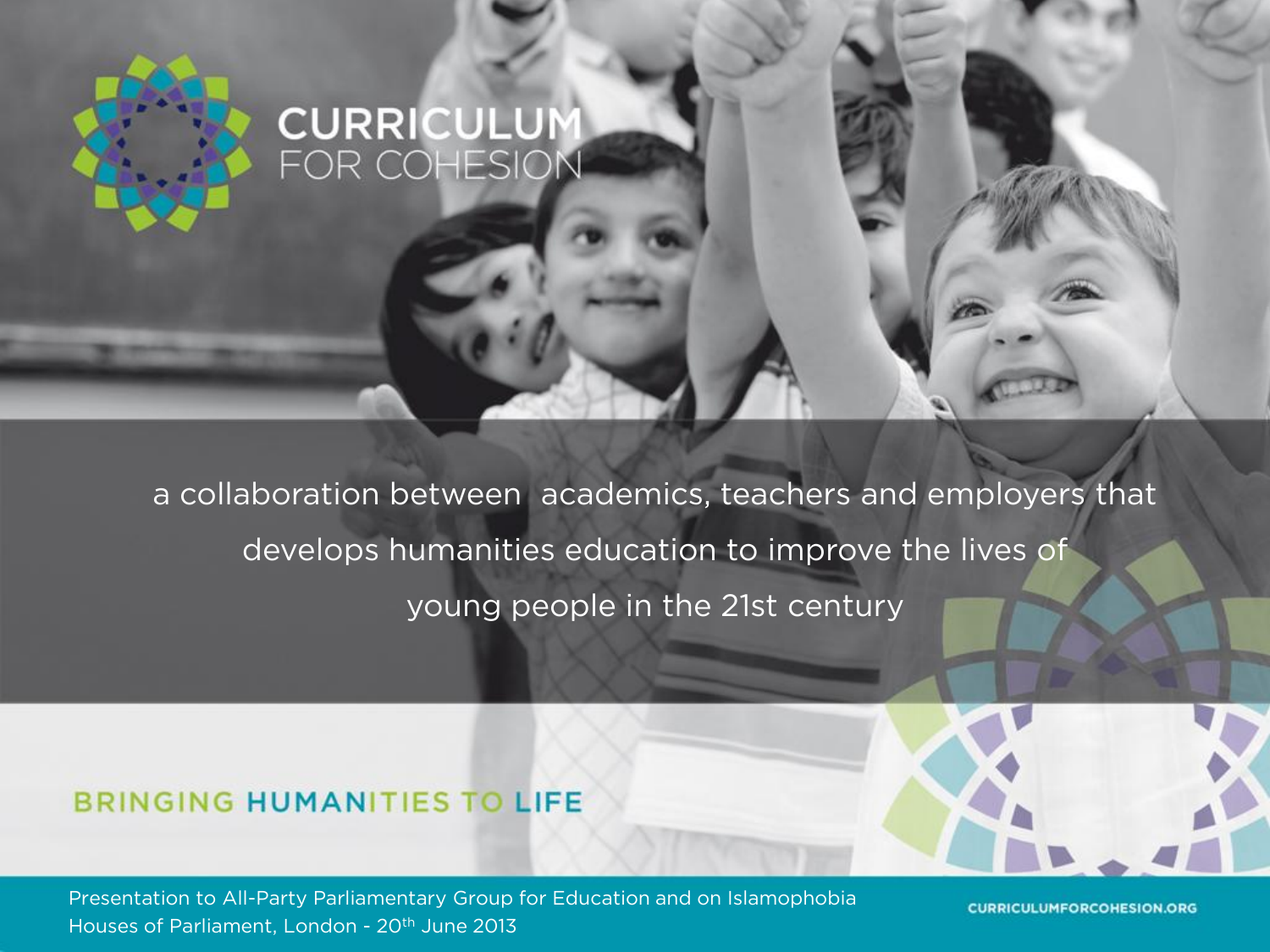#### Dr. Matthew L. N. Wilkinson

- **History and Islamic Studies teacher for 15 years.**
- **Muslim for 21 years.**
- Head Boy of Eton College.
- Awarded scholarship in Theology & Religious Studies by Trinity College, University of Cambridge.
- Awarded ESRC scholarship to complete PhD at King's College London in History Curriculum and Muslim Boys.

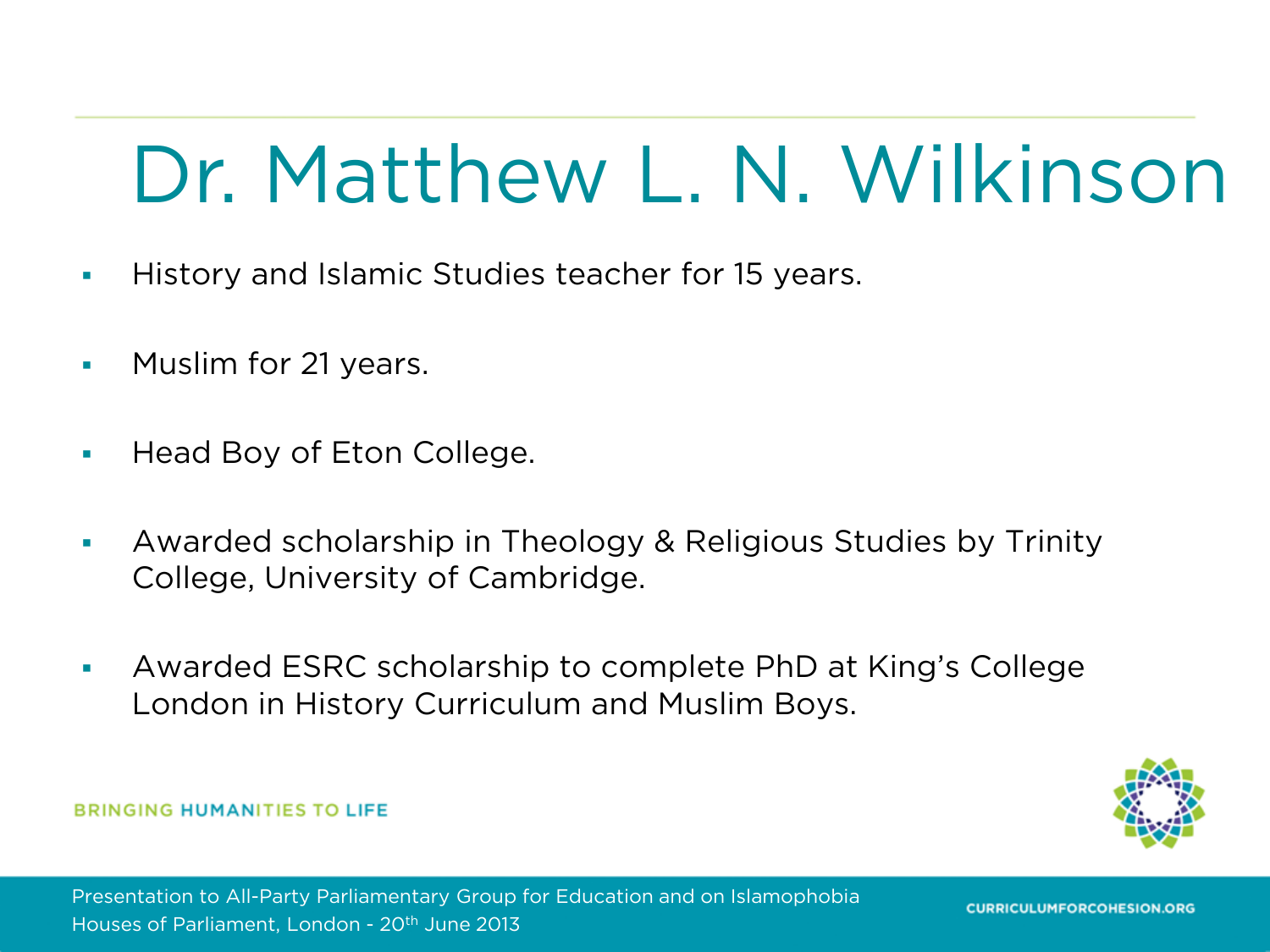### What Curriculum for Cohesion aims to improve

- Muslim educational attainment by improving Muslim engagement with self, school and society.
- To shift negative perceptions of Muslims and Islam through interventions in humanities education and by nurturing positive Muslim/non-Muslim encounters in the classroom.

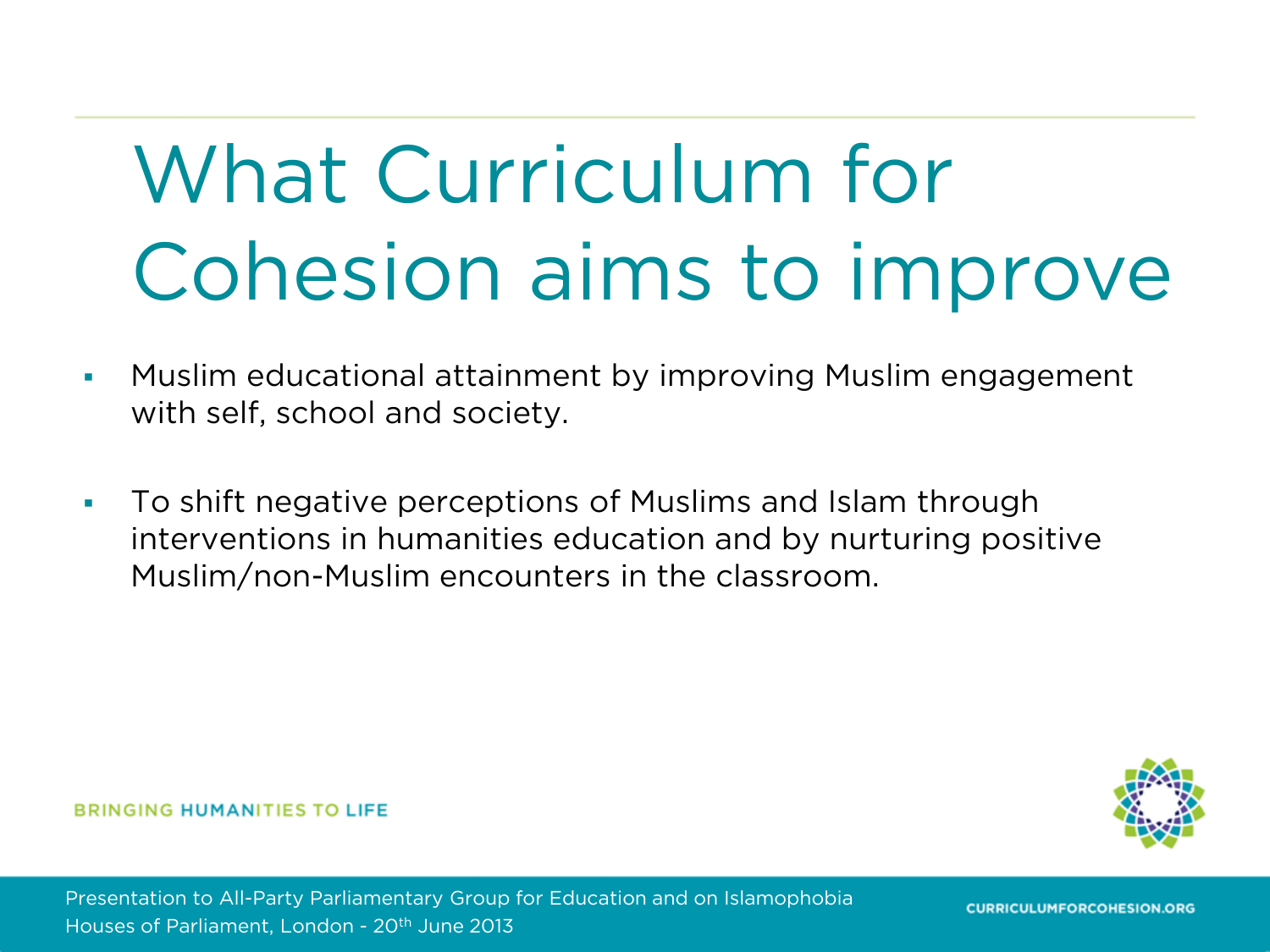### Our tool: an excellent humanities education

- A History education that is better, broader and truer.
- A religious education that helps young people think logically, critically, rationally and deeply about religion and spirituality.

**BRINGING HUMANITIES TO LIFE** 

Presentation to All-Party Parliamentary Group for Education and on Islamophobia Houses of Parliament, London - 20th June 2013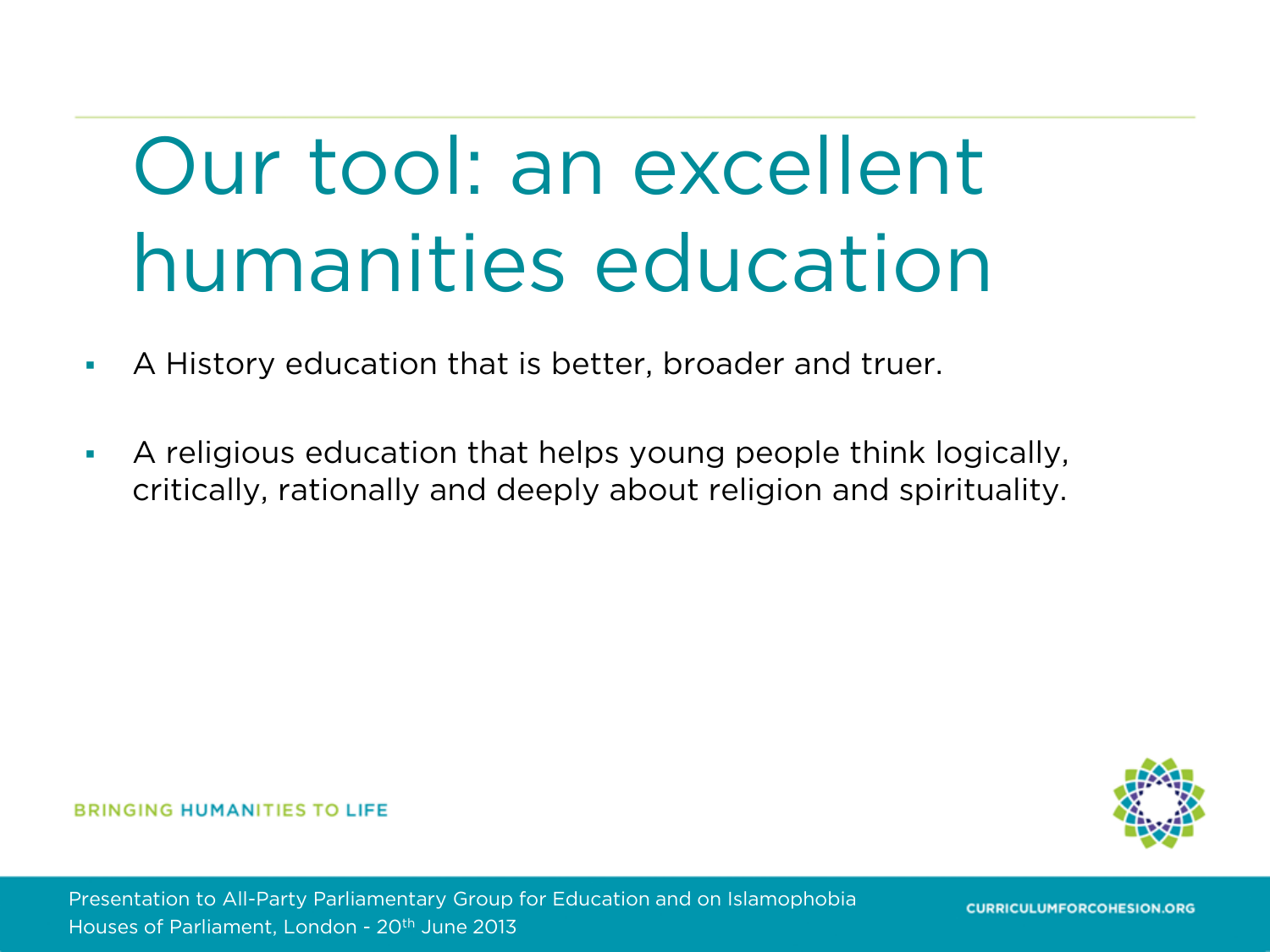### Two basic non-negotiable principles

- Our proposals about the form and content of the curriculum are for every pupil; they are not about special add-ons or bolt-ons for Muslims.
- Everything that we recommend is based on proper evidence with rigorous academic input and testing.

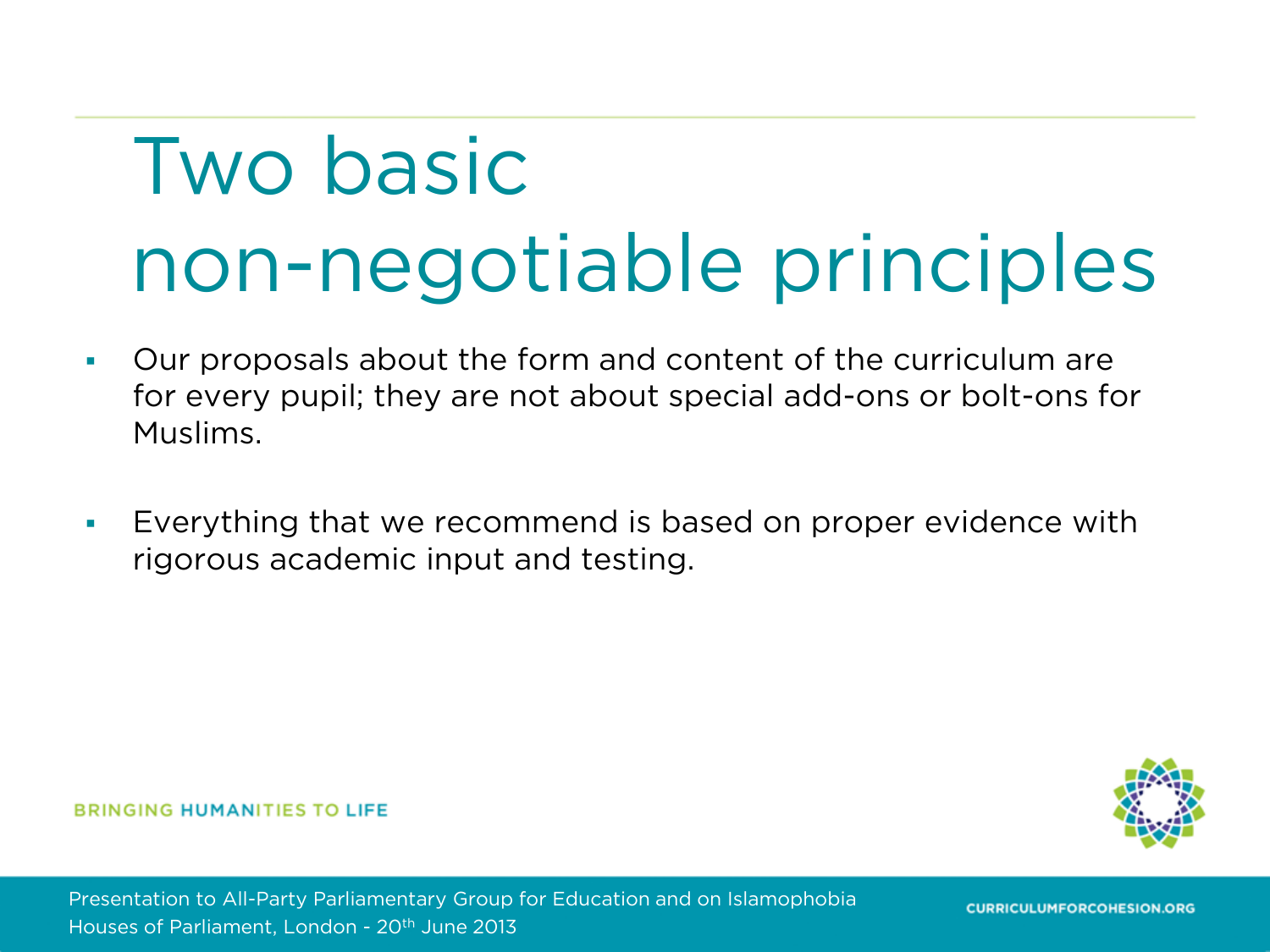### Who is a Curriculum for Cohesion?

- A team of world-class academics from...
- ....leading academic institutions with...
- ...high-powered business, community and political patronage.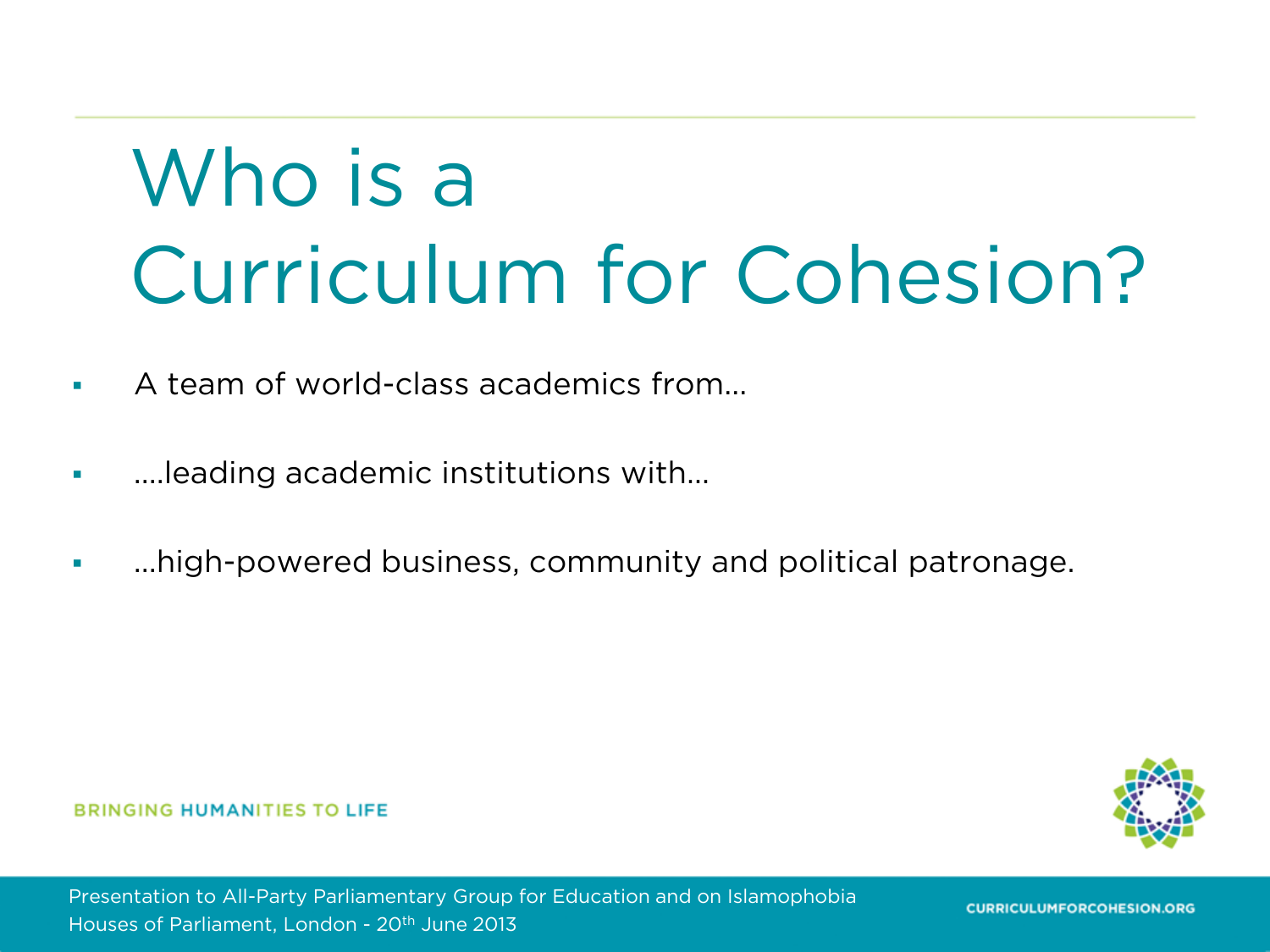#### Professor Roy Bhaskar





**Leading education<br>and social research** Institute of Education University of London

**BRINGING HUMANITIES TO LIFE** 

World Scholar at the Institute of Education, University of London.

Founder of the philosophy of Critical Realism with an expertise in the Philosophy of Religion.

Curriculum for Cohesion Academic Advisor.



Presentation to All-Party Parliamentary Group for Education and on Islamophobia Houses of Parliament, London - 20th June 2013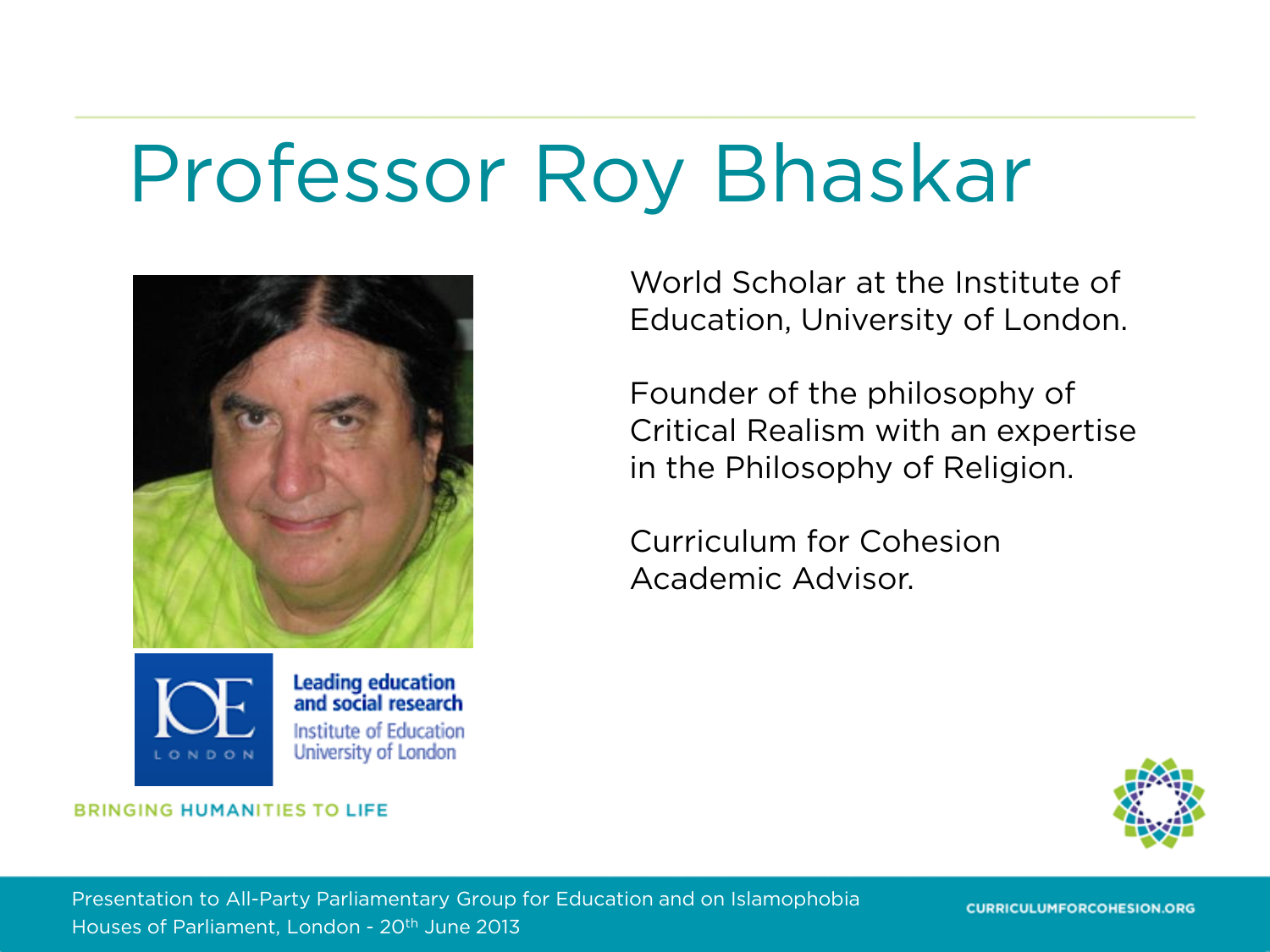### Mr. Tim Winter



Photo by Aiysha Malik 2009



#### **BRINGING HUMANITIES TO LIFE**

Lecturer in Islamic Studies at the Faculty of Divinity, University of Cambridge.

Dean of Cambridge Muslim College.

Curriculum for Cohesion Academic Advisor.



Presentation to All-Party Parliamentary Group for Education and on Islamophobia Houses of Parliament, London - 20th June 2013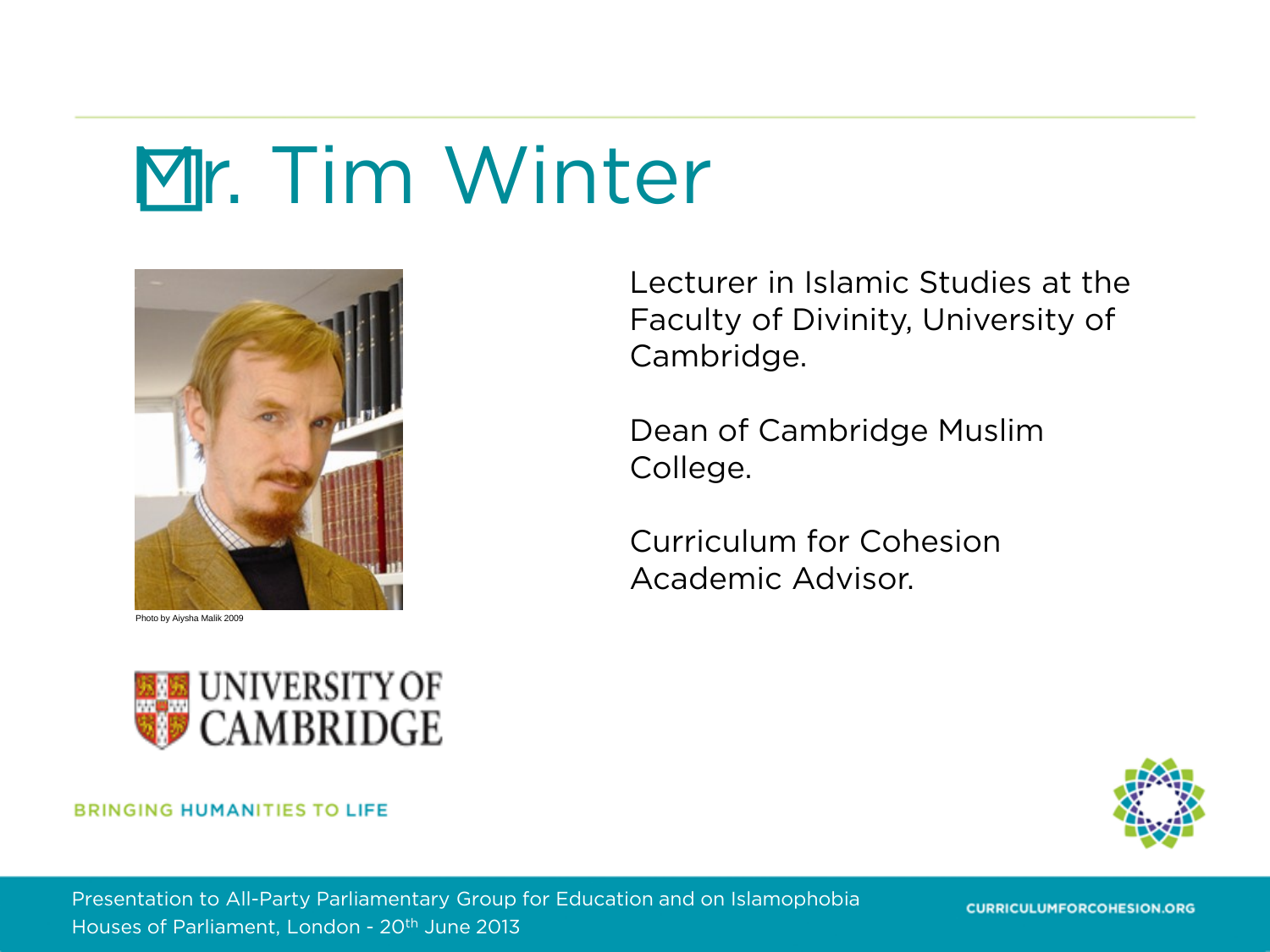#### Dr. Edward Kessler MBE



studying

#### **BRINGING HUMANITIES TO LIFE**

Executive Director, Woolf Institute in Cambridge

Fellow of St. Edmund's College, University of Cambridge.

Awarded the MBE for services to inter-faith relations in 2011.

Curriculum for Cohesion Academic Advisor.



Presentation to All-Party Parliamentary Group for Education and on Islamophobia Houses of Parliament, London - 20th June 2013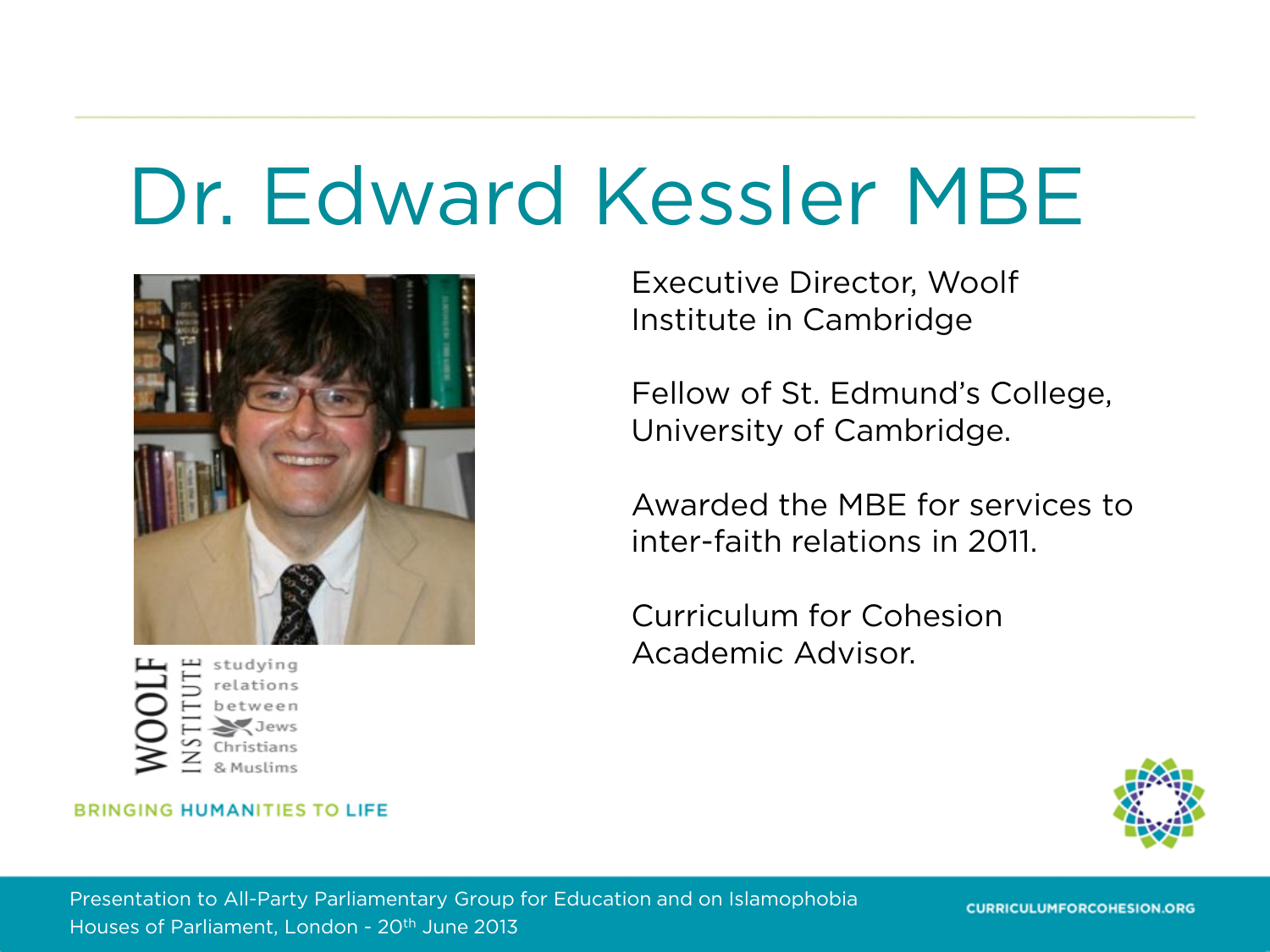#### Ms. Basma El-Shayyal





Head of Religious Education at Islamia Girls' High School for 18 years.

Longstanding member of Brent Standing Advisory Committee on Religious Education (SACRE).

Curriculum for Cohesion Academic Advisor.



#### **BRINGING HUMANITIES TO LIFE**

Presentation to All-Party Parliamentary Group for Education and on Islamophobia Houses of Parliament, London - 20th June 2013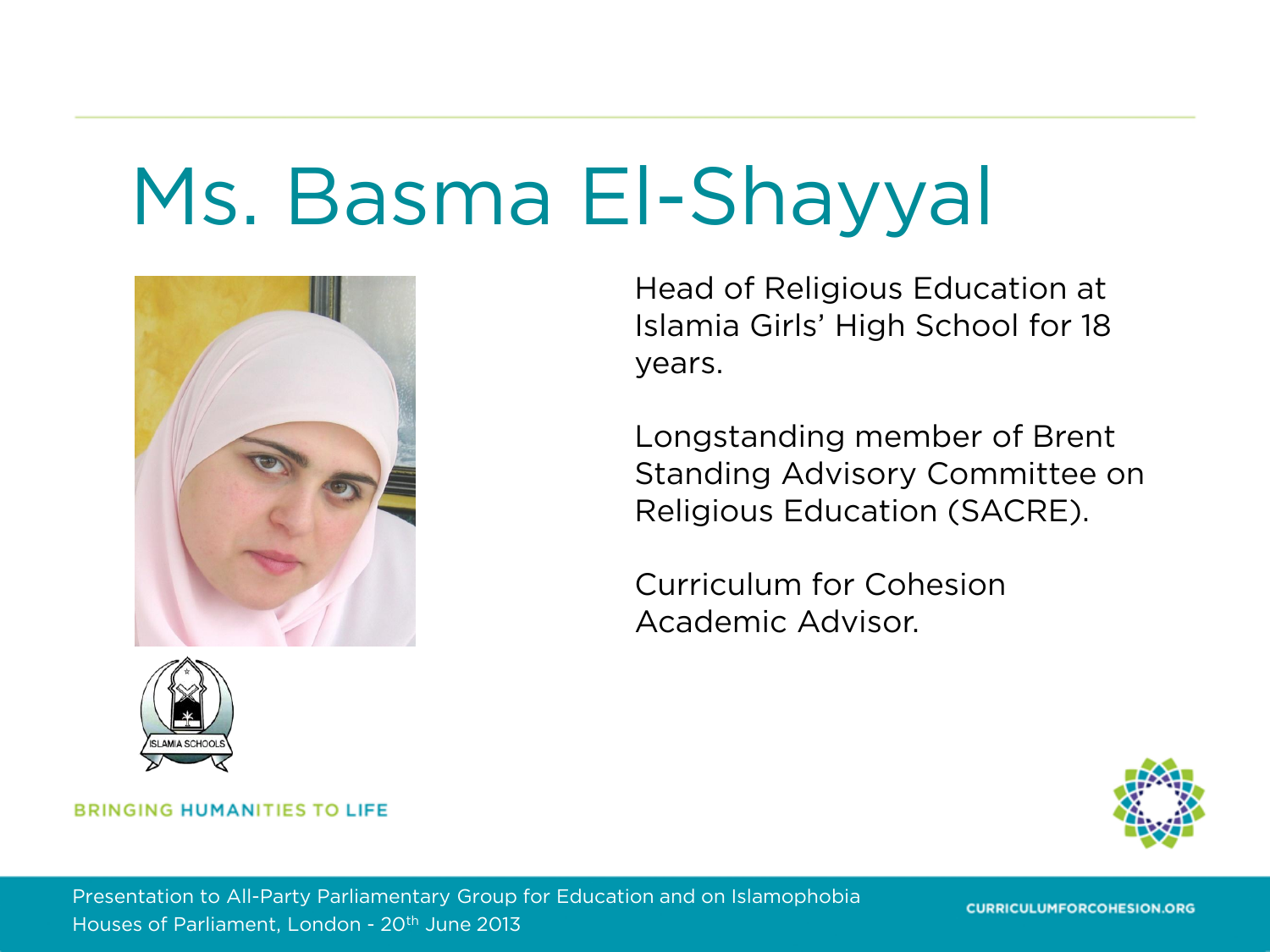#### Rt. Hon. Sadiq Khan MP



Member of Parliament for Tooting.

Shadow Lord Chancellor and Shadow Secretary of State for Justice.

He was both the first Asian and the first Muslim to attend Cabinet.

Curriculum for Cohesion Patron.



**BRINGING HUMANITIES TO LIFE** 

Presentation to All-Party Parliamentary Group for Education and on Islamophobia Houses of Parliament, London - 20th June 2013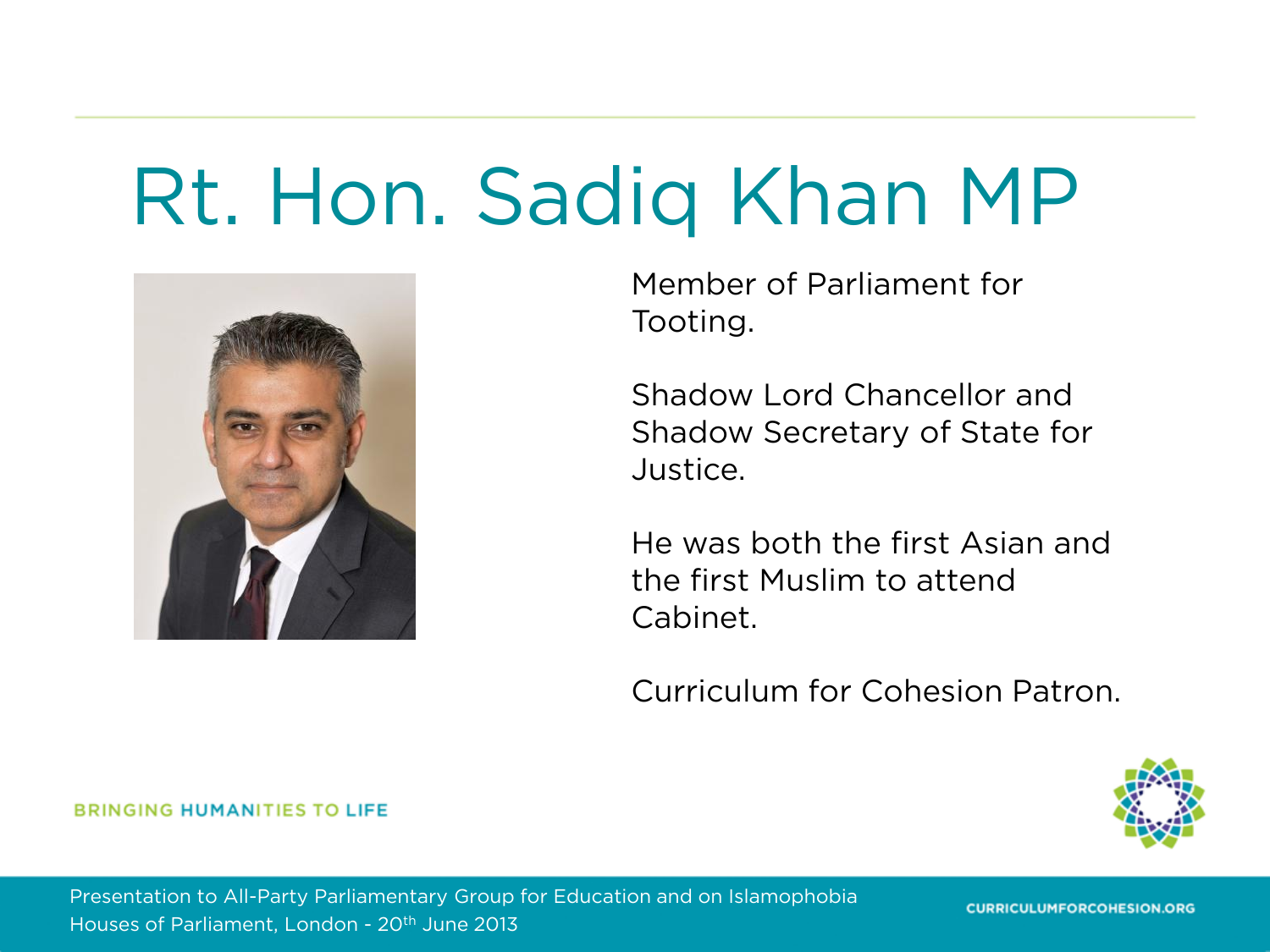#### Mr. Mohammed Amin



Vice Chairman, Conservative Muslim Forum.

First Muslim partner at Price Waterhouse, UK.

Curriculum for Cohesion Patron.

#### **BRINGING HUMANITIES TO LIFE**



Presentation to All-Party Parliamentary Group for Education and on Islamophobia Houses of Parliament, London - 20th June 2013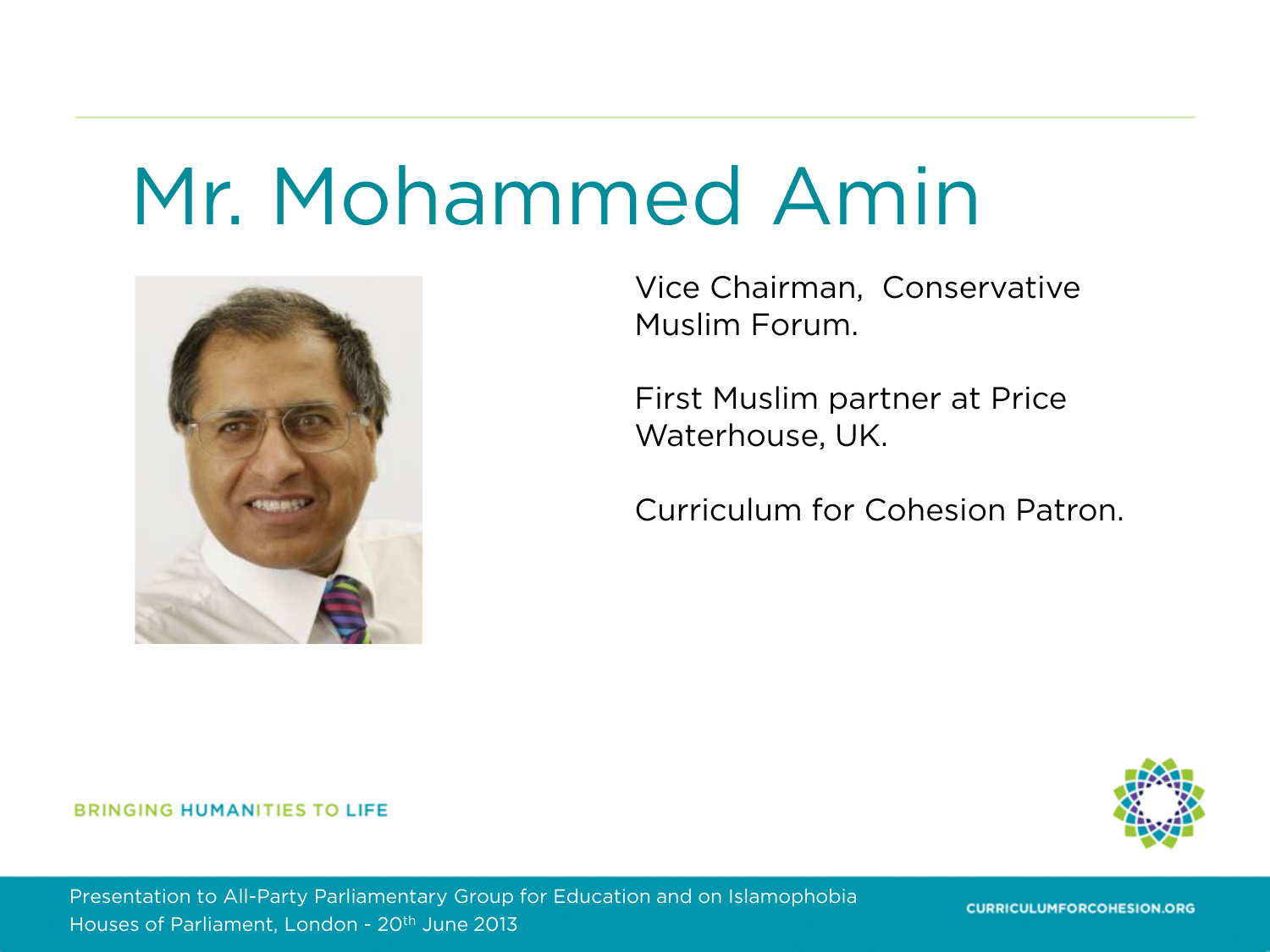#### Muslim Council of Britain



Research & Documentation Committee of the Muslim Council of Britain.

The MCB is a national representative Muslim umbrella body with over 500 affiliated national, regional and local organisations including mosques, charities and schools.

Curriculum for Cohesion Patron.



**BRINGING HUMANITIES TO LIFE** 

Presentation to All-Party Parliamentary Group for Education and on Islamophobia Houses of Parliament, London - 20th June 2013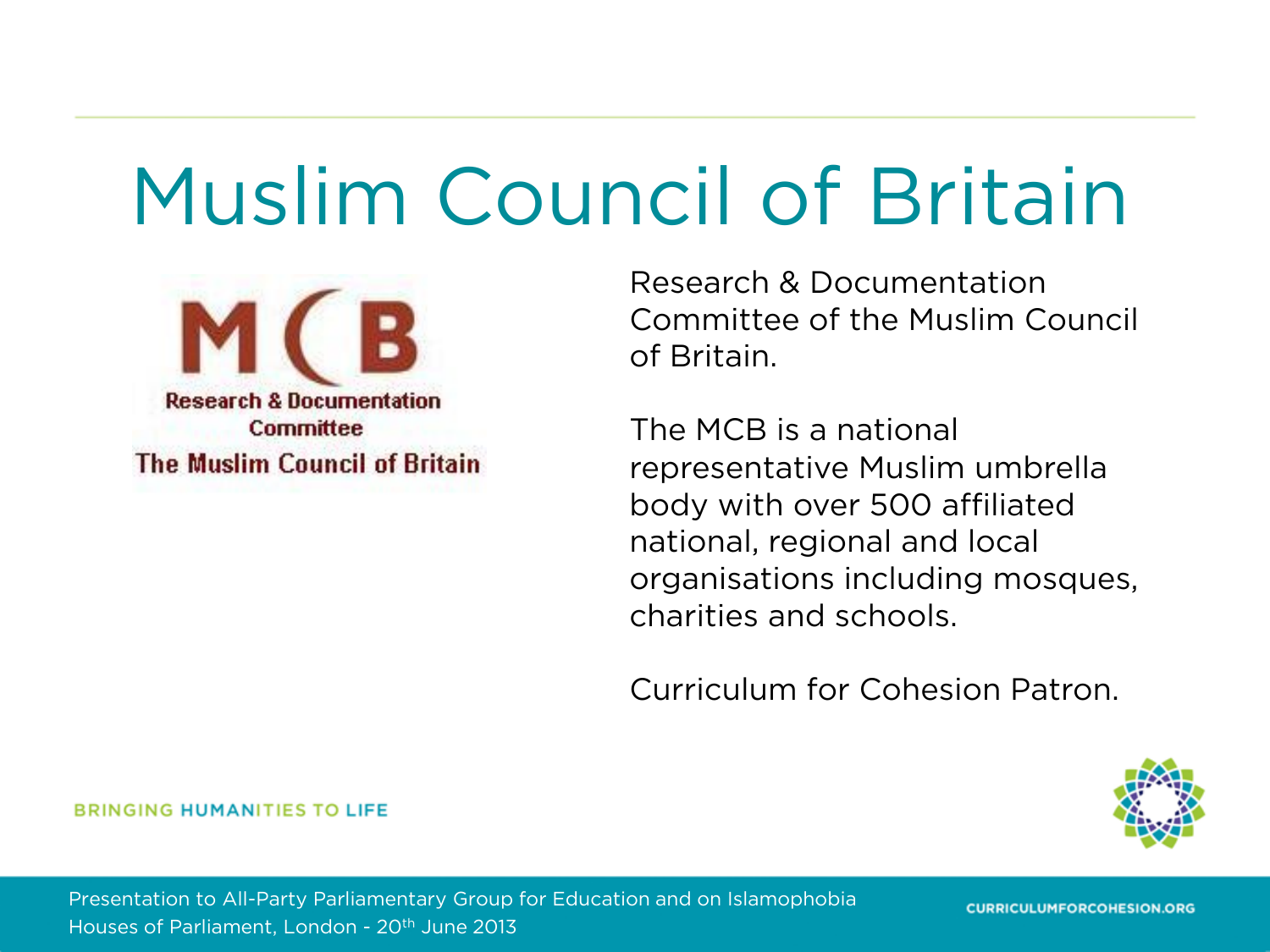#### Dr. Abdul Bari MBE



Chairman of the Board of Trustees at London's first mosque the East London Mosque & London Muslim Centre.

Dr. Bari was awarded an MBE for his services to the community in 2003.

Curriculum for Cohesion Patron.



**BRINGING HUMANITIES TO LIFE** 

Presentation to All-Party Parliamentary Group for Education and on Islamophobia Houses of Parliament, London - 20th June 2013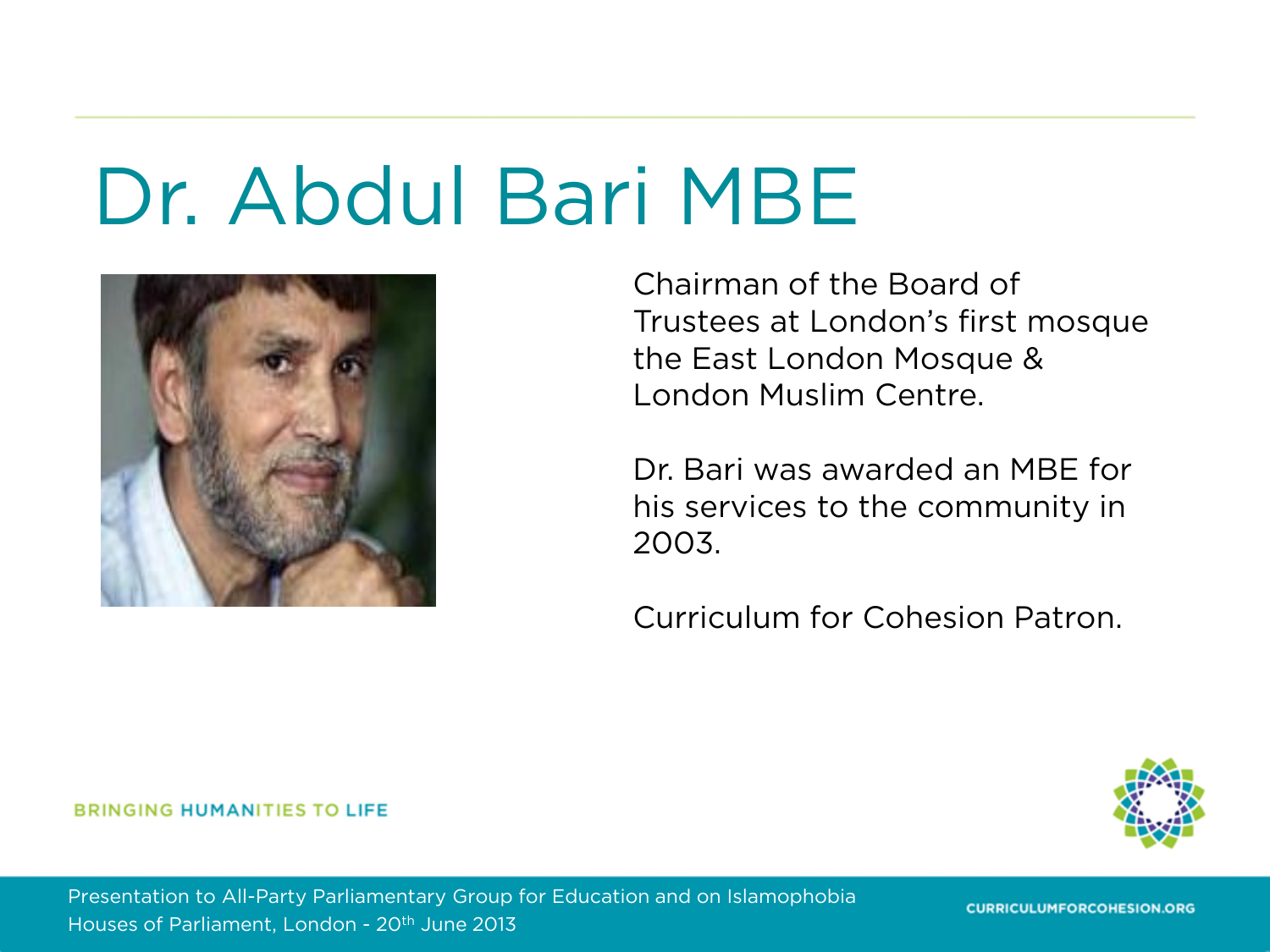#### Institute of Education



**Leading education<br>and social research** Institute of Education University of London

The Institute of Education, University of London is the only Higher Education institution in the United Kingdom dedicated entirely to education and related areas of social science.

It is the UK's leading centre for studies in education and related disciplines.

Curriculum for Cohesion Institutional Partner.

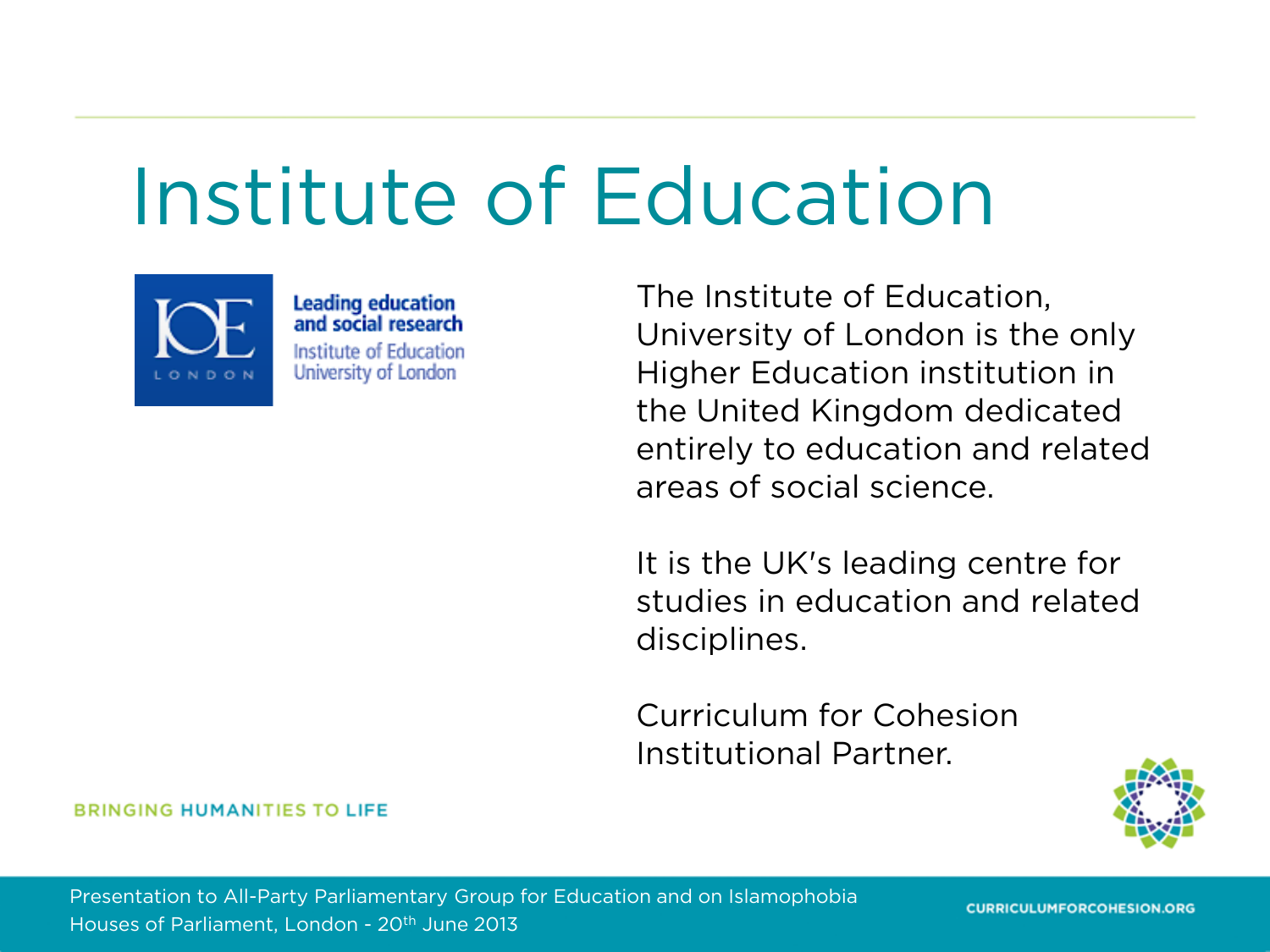### Cambridge Muslim College



Supports the development of training and Islamic scholarship to help meet the many challenges facing Britain today.

It is dedicated to maintaining academic excellence and pushing the boundaries of Islamic learning in the West.

Curriculum for Cohesion Institutional Partner.



#### **BRINGING HUMANITIES TO LIFE**

Presentation to All-Party Parliamentary Group for Education and on Islamophobia Houses of Parliament, London - 20th June 2013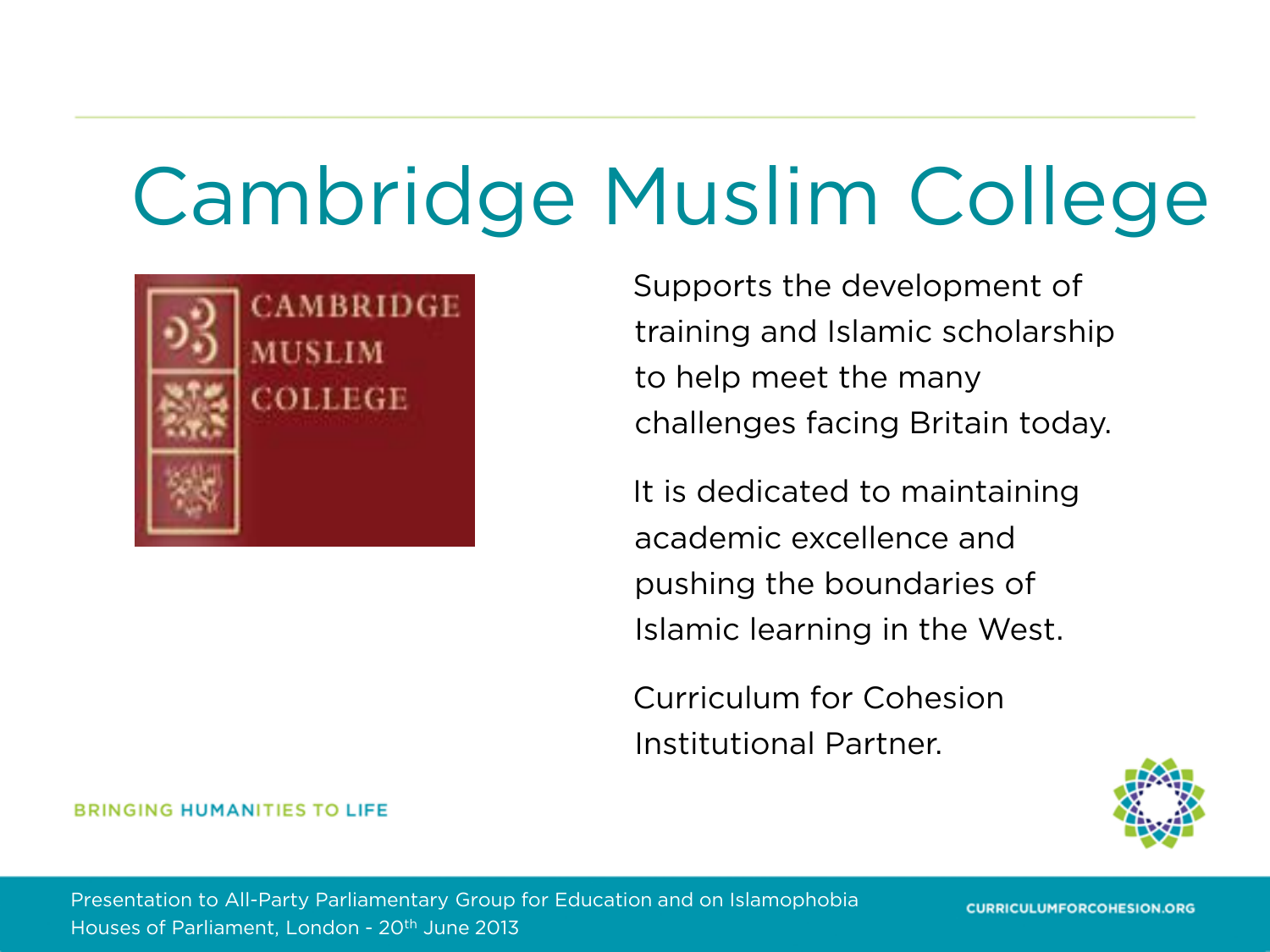#### Woolf Institute

studying relations between Christians

Dedicated to studying relations between Jews, Christians and Muslims throughout the ages.

It consists of The Centre for the Study of Jewish-Christian Relations, The Centre for the Study of Muslim-Jewish Relations and The Centre for Public Education.

Curriculum for Cohesion Institutional Partner.



**BRINGING HUMANITIES TO LIFE** 

Presentation to All-Party Parliamentary Group for Education and on Islamophobia Houses of Parliament, London - 20th June 2013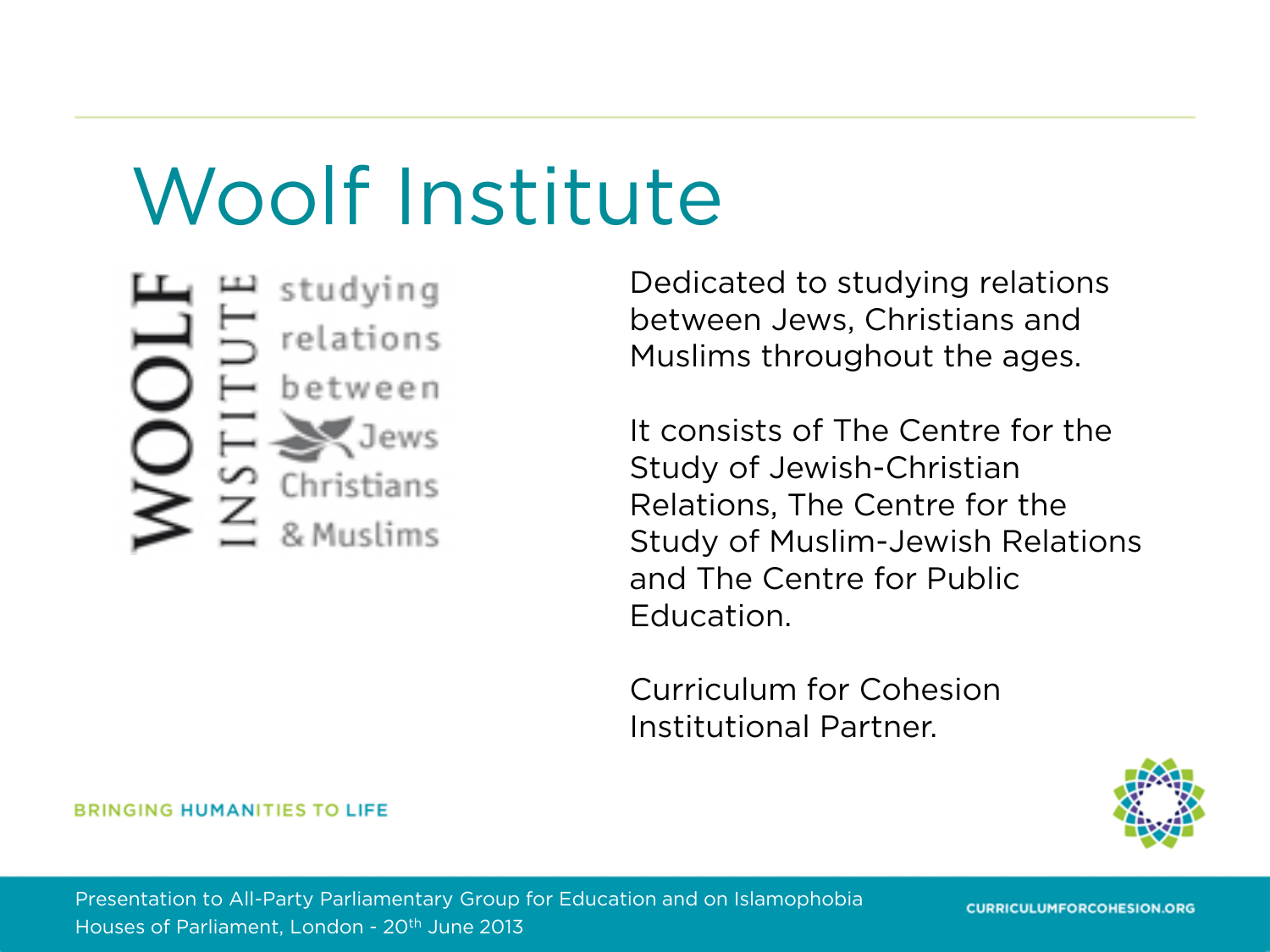#### History education

- *A Broader, Truer History for All* submitted to the National Curriculum Review for History in May 2012.
- *A Broader, Truer History for All* described as "excellent" by Chair of the Expert Panel for the National Curriculum Review, Mr. Tim Oates.
- $\triangleright$  Diagnosis.
- Framework.
- Specific Recommendations.

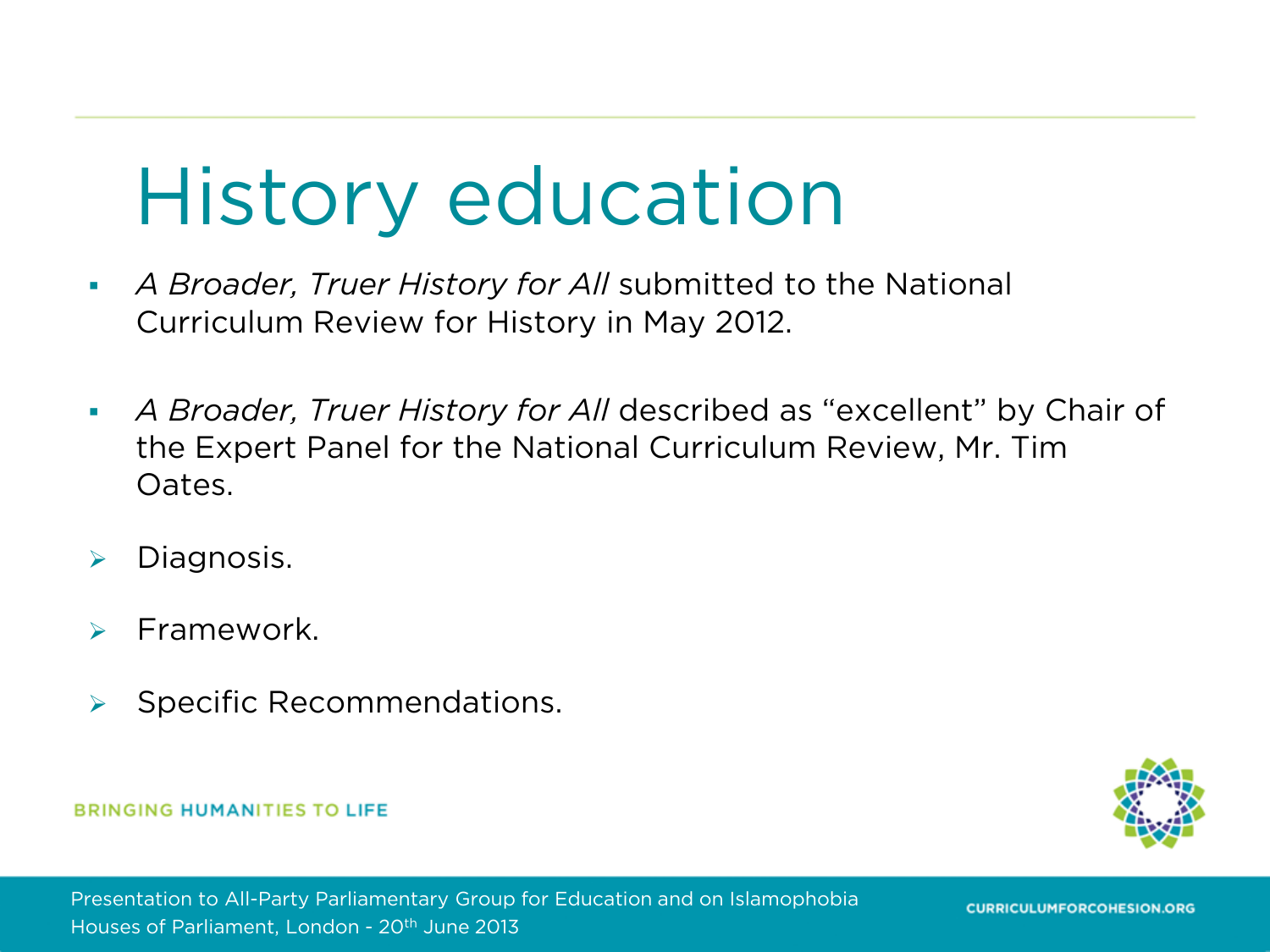### Diagnosing Muslim boys

- In 2010, 46% of Muslim Boys achieved 5  $A^*$ -C grades compared to a national average of 51%.
- Previous studies suggest Muslim boys see themselves as 'un-British' or Muslim and so not British and resistant to school authorities and academic achievement but…
- ...72.5% of the 295 Muslim boys surveyed agreed 'strongly' or 'quite strongly' that 'Being British is important to me', further interviews confirmed this.
- 86.7% of the sample agreed 'strongly' or 'mainly' that 'school is important' while 75.5% agreed 'strongly' or 'mainly' that 'I enjoy school'.

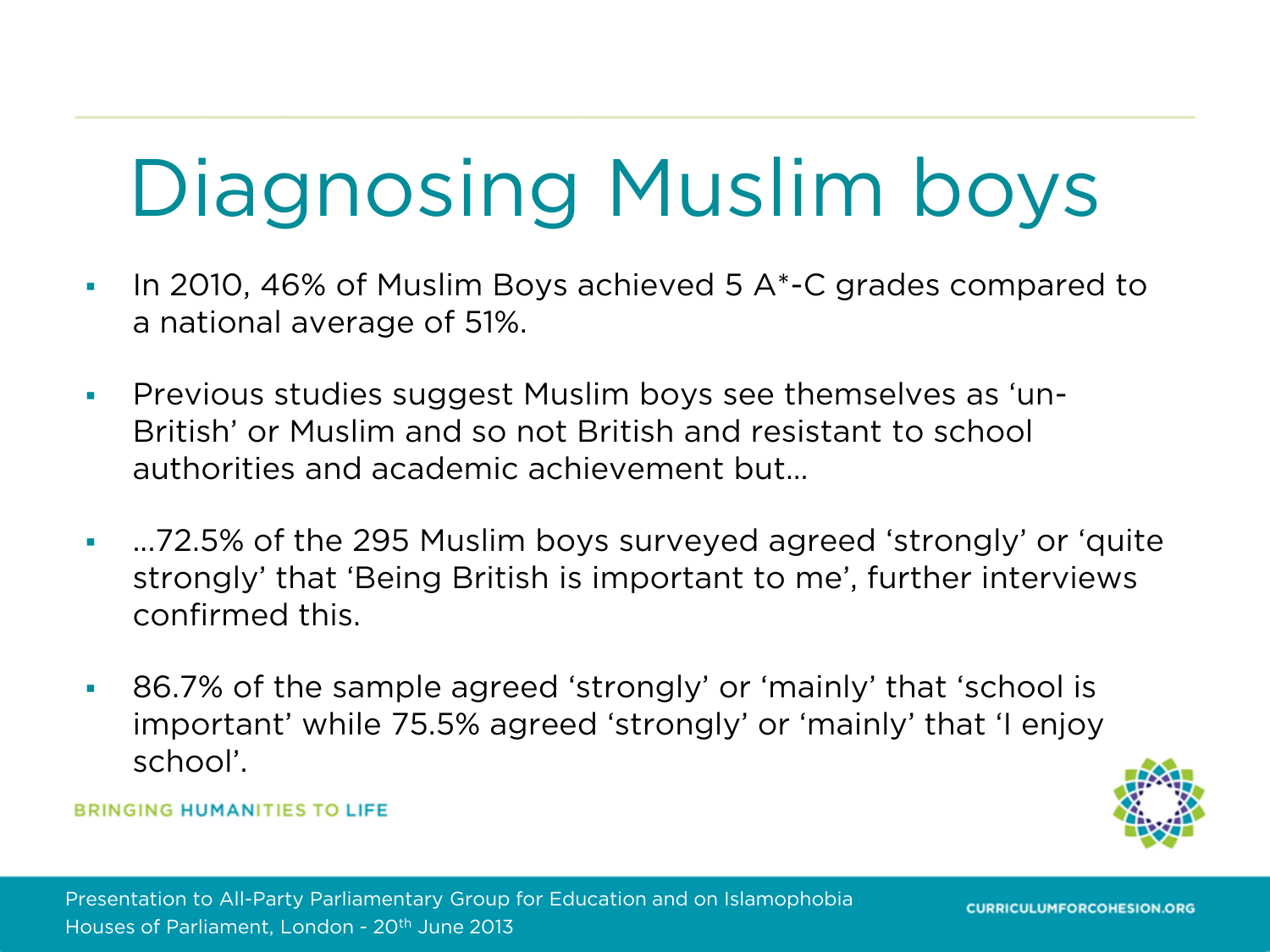### History and Muslim boys

- Findings in history education at KS3 suggest Muslims can succeed academically and on a par with non-Muslims and that history would be a useful tool to help develop different types of emotional and civic success.
- History as a tool for civic success and knowledge is particularly important for Muslim boys.
- 49% of the Muslim and 29% of non-Muslim boys said their History education would have been improved if they had learnt about the History of Islam.
- The absence of an integrated treatment of the contribution of Muslims had also undermined the relevance of normative English history for some boys.

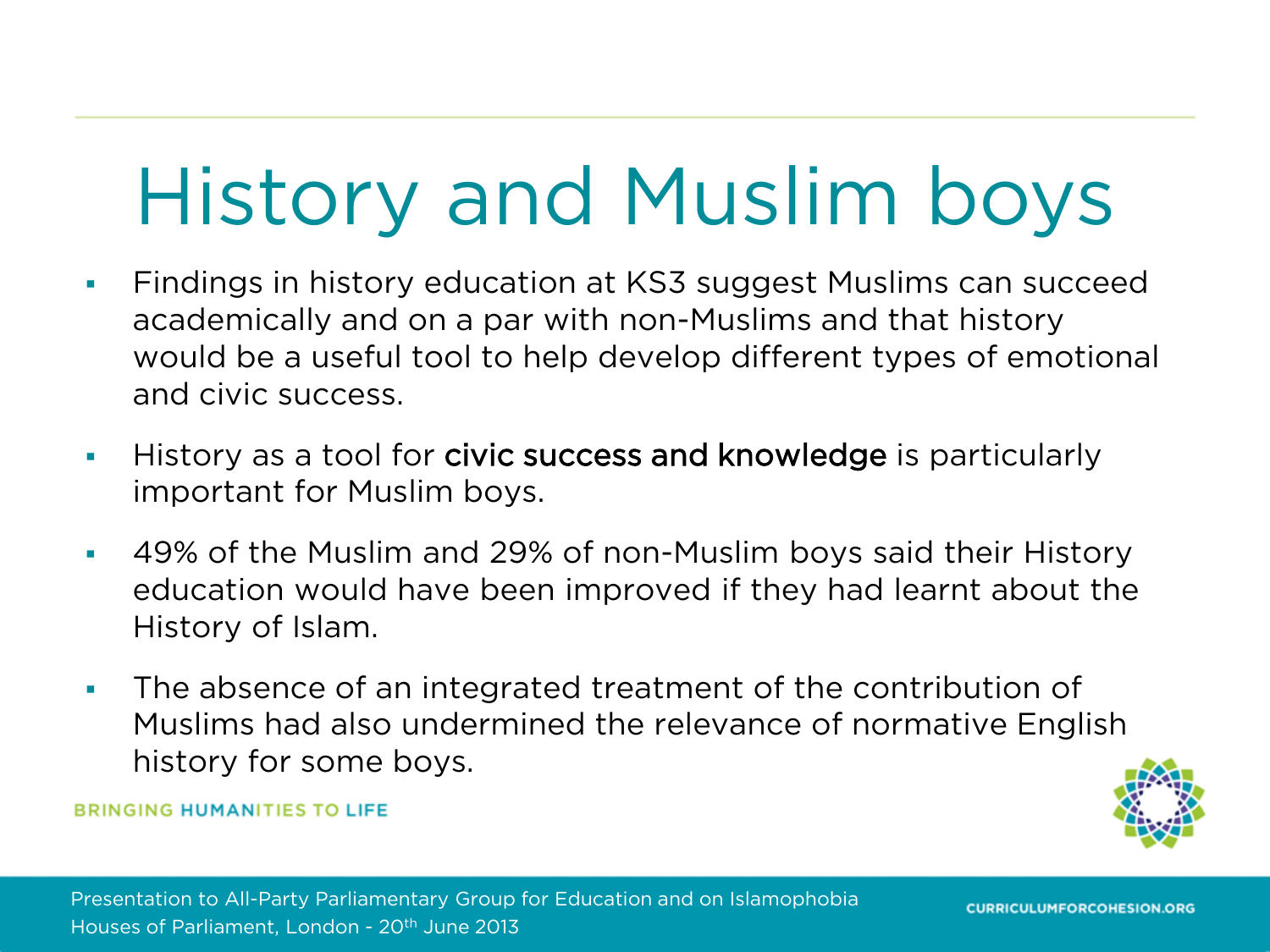### History and Muslim girls

- **Muslim girls perform well at both GCSE and A level but** participation in further and higher education falls away.
- Girls are concerned to address stereotypes of them being weak, passive and oppressed.
- The focus groups showed engagement in critical patriotism and civic engagement.
- Girls receive significantly more parental educational engagement.

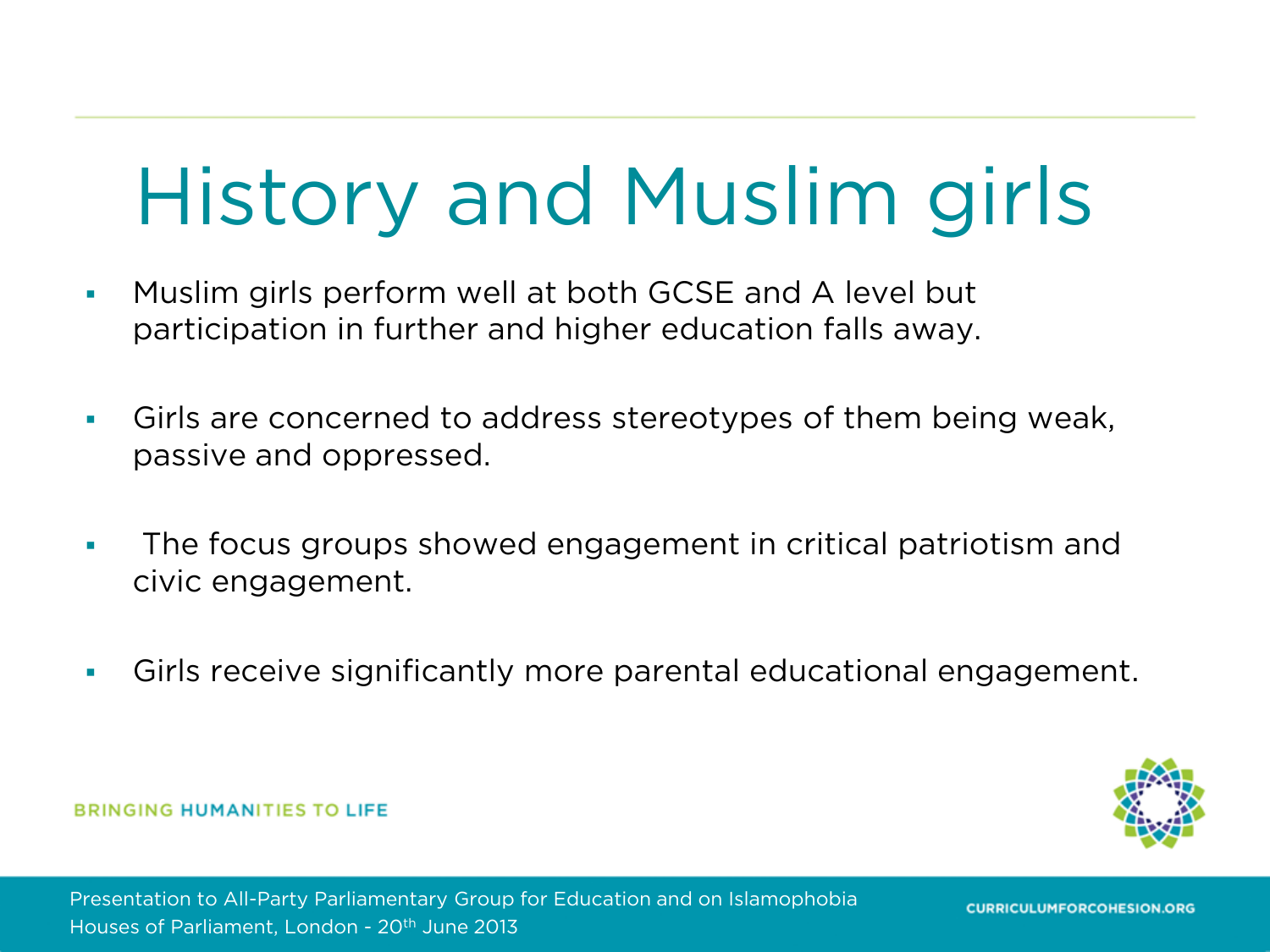### 5 key recommendations

- 1. Recommendations should benefit the general historical knowledge and understanding of *all* pupils.
- 2. That this process of inclusion of Islam and Muslims should be integral to the 'Big Picture' of the History curriculum.
- 3. That history itself should dictate who and what is included in the narration of events. Broader, more accurate history can itself do a better job of inclusion than 'twisting' history to conform to an ideological agenda.
- 4. The current history curriculum at all the Key Stages is in many ways good.
- 5. The limited modifications recommended by this report should be statutory.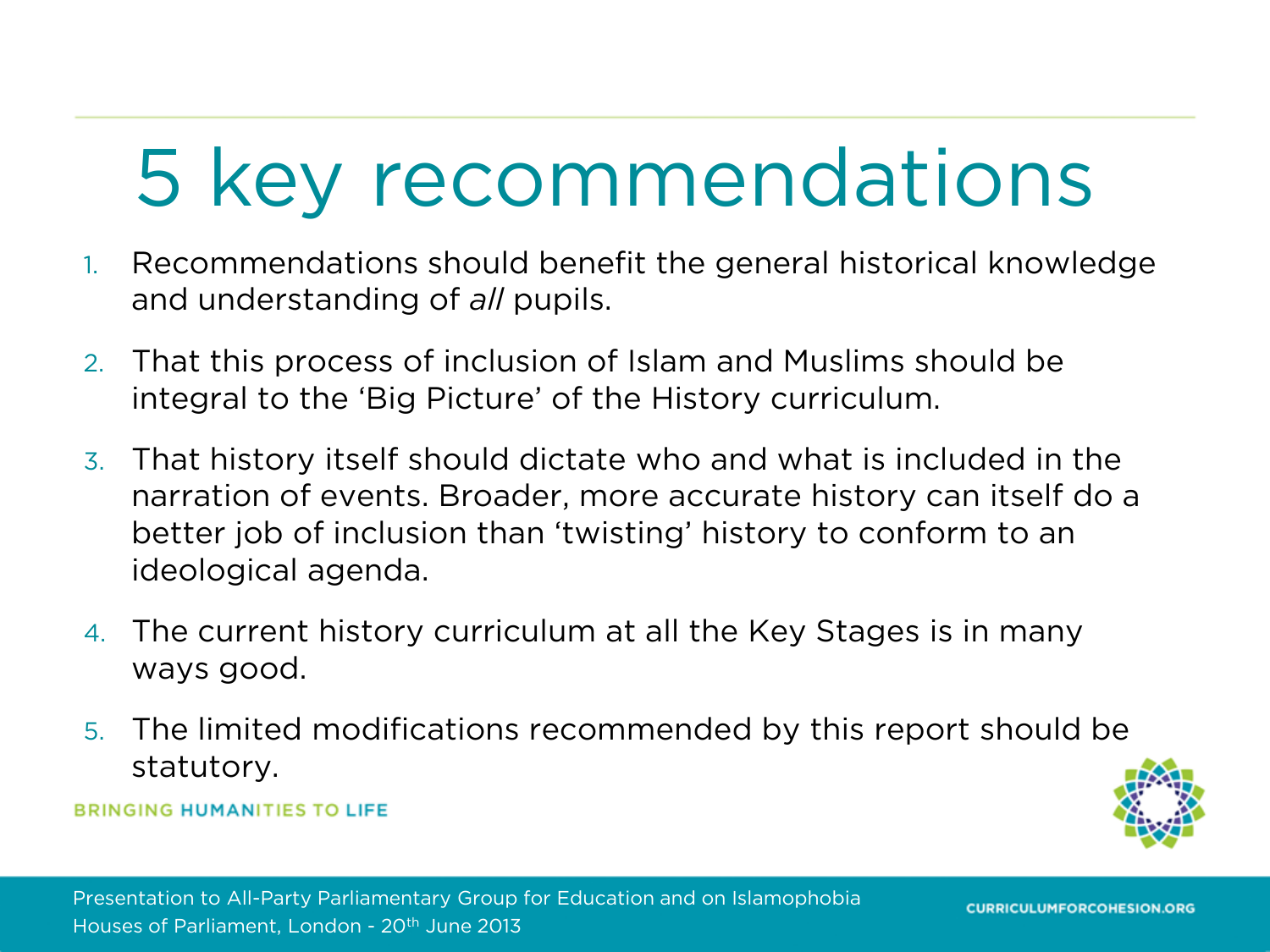## Re-totalising history: a 4-part strategy

- 1. Incorporating more international history into the core substance of the National Curriculum for History.
- 2. Forging a history of the present with an eye to the pupils' future.
- 3. Re-imagining an intrinsic History-for-Citizenship.
- 4. Creating more links with local and family history.

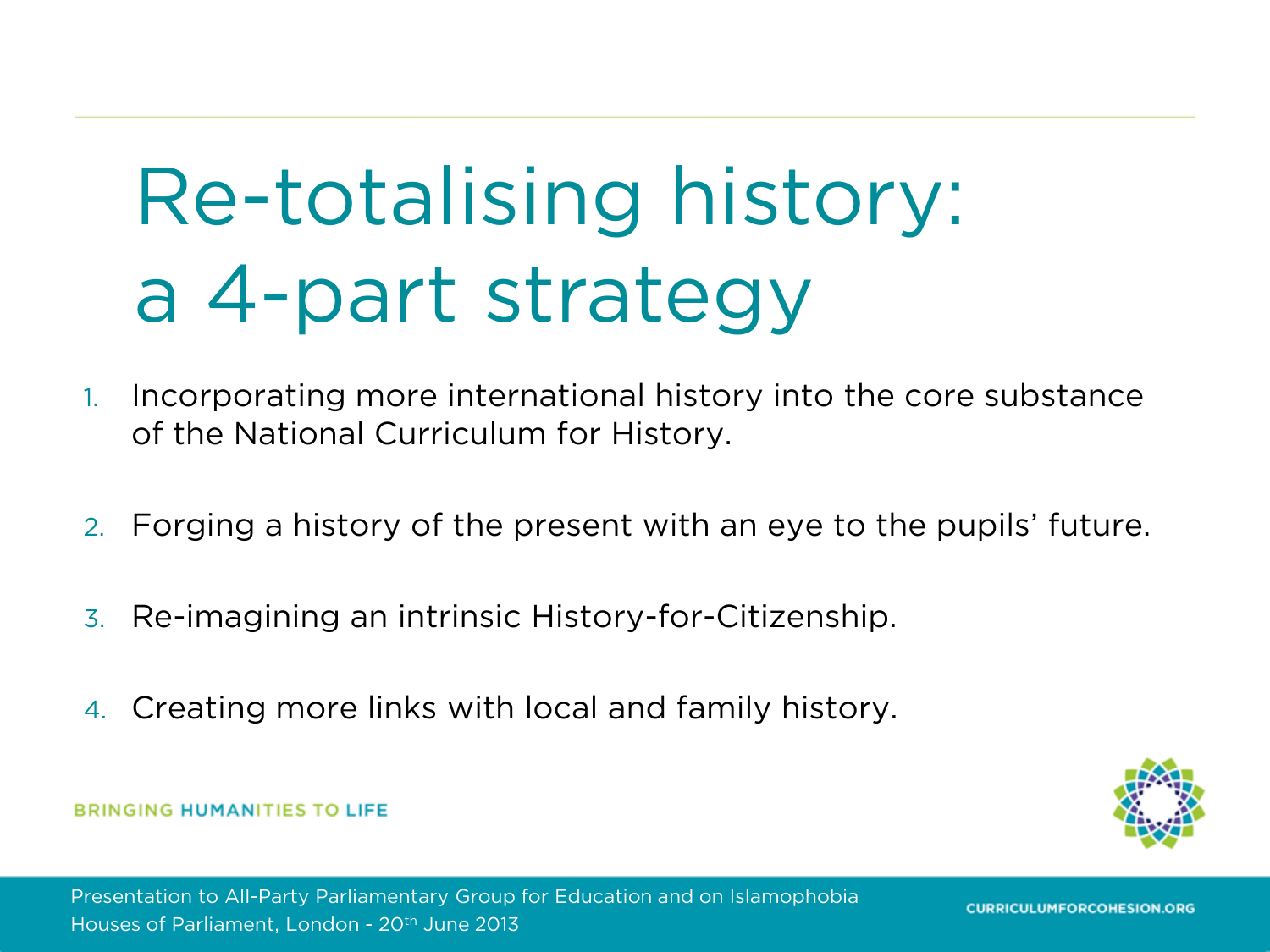#### Absences

Three core absences in the National Curriculum for History that need to be filled for a truer and balanced curriculum.

**BRINGING HUMANITIES TO LIFE** 



Presentation to All-Party Parliamentary Group for Education and on Islamophobia Houses of Parliament, London - 20th June 2013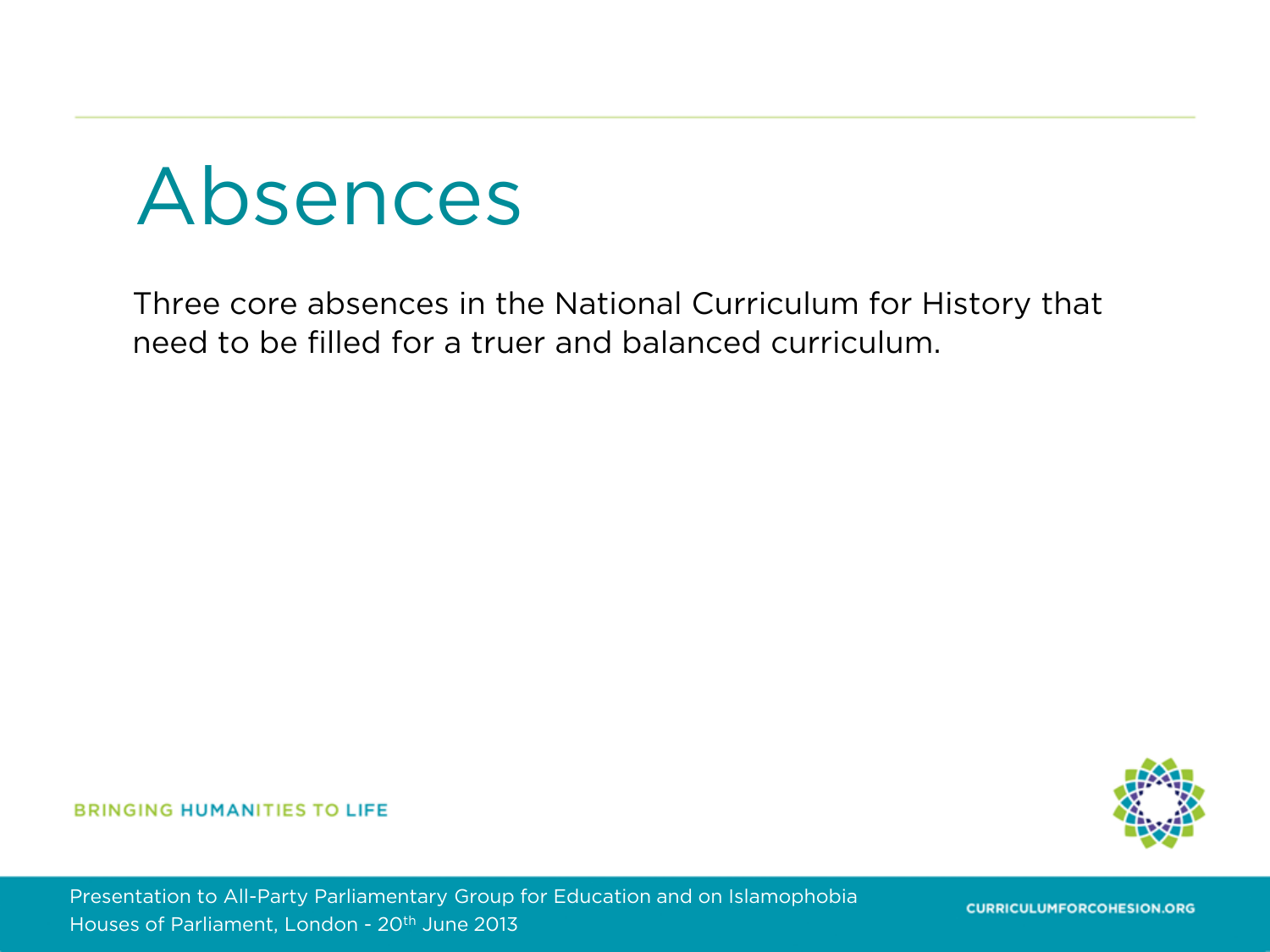## Key Stages 1 and 2: Heroic history

Acknowledgement of the Muslim contribution to the development of scientific and technical knowledge as part of the shared patrimony of knowledge.

- 1. Miriam Al-Ijli (d. 967), a pioneer of navigation.
- 2. Ibn Al-Haytham (d. c.1040), the father of the science of optics would be extremely appropriate 'heroic' figures of study.
- 3. An extra unit of work: The Dark Ages: were they really so 'dark'?

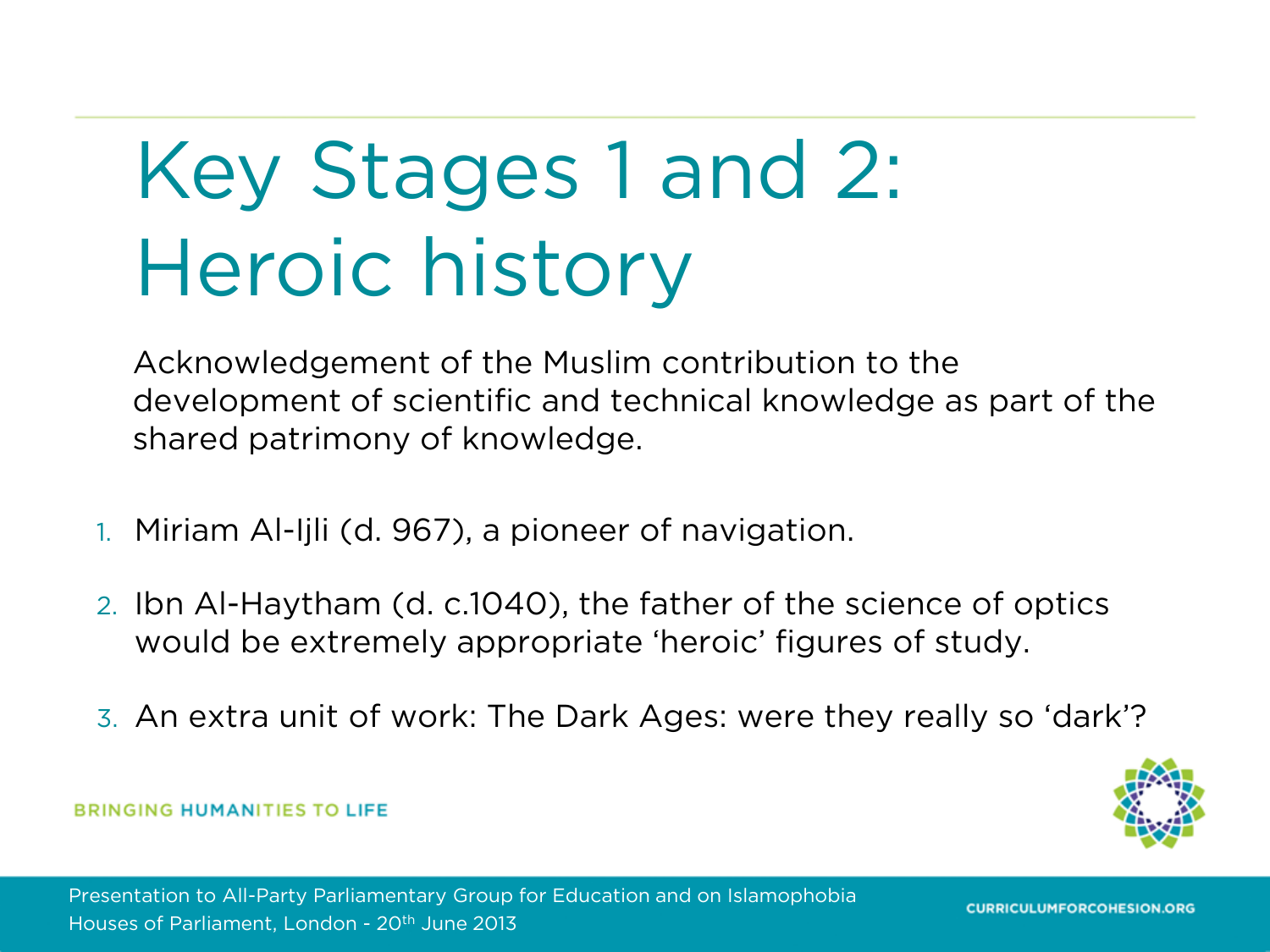## Key Stage 3: Antiquarian and Critical history

Britain's relationship with the Muslim world is long-standing and has powerfully shaped the contemporary world:

- 1. The Spanish Armada in the context of the international relationship between Protestant England, Catholic Spain and Muslim Turkey.
- 2. How Muslims contributed to and...
- 3. ...were deeply affected by the outcomes of two World Wars.

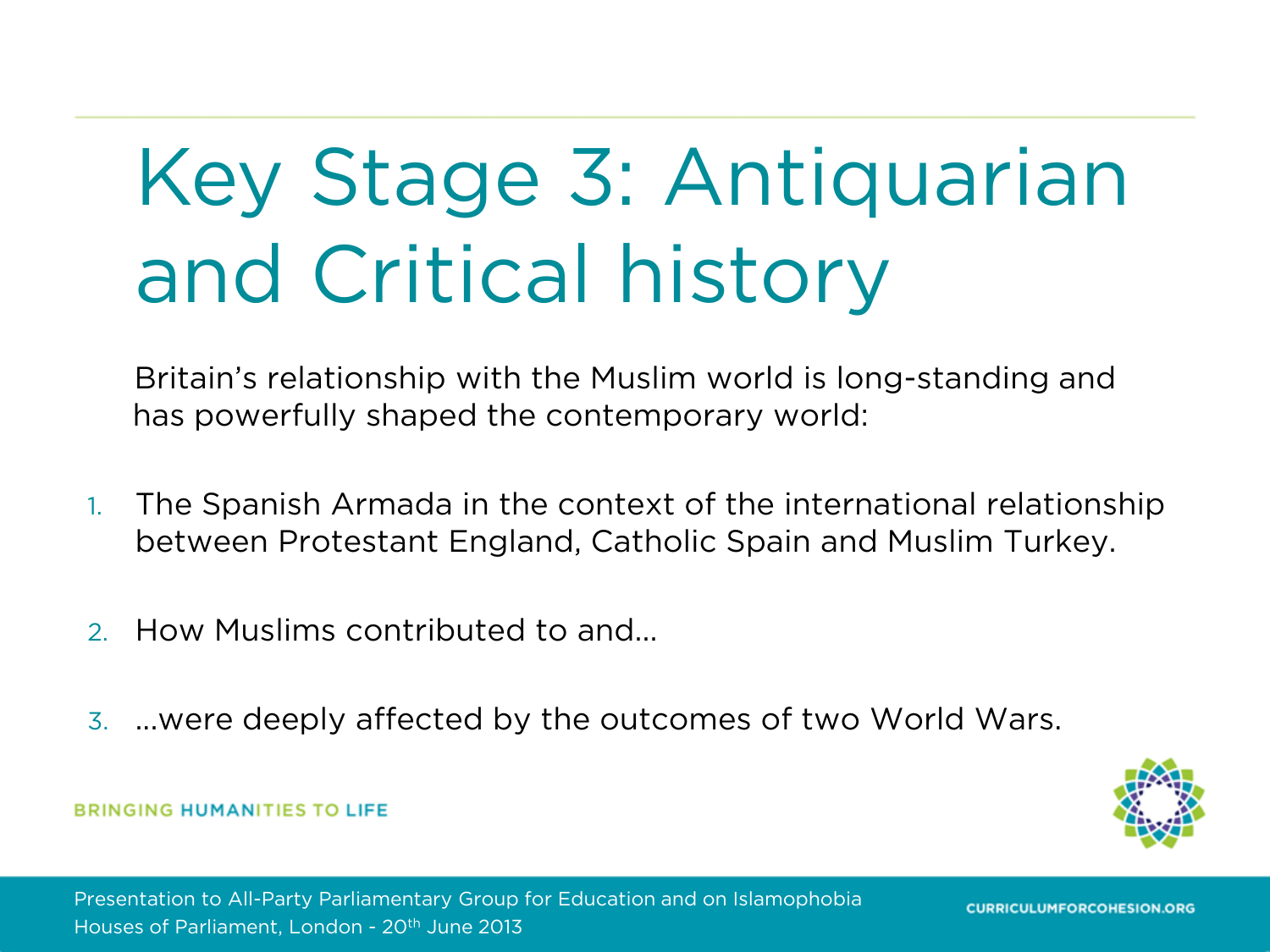## Key Stage 4: Critical history

Crucial 'History of the Present':

The Arab-Israeli Conflict (1896-2012): do the roots of the conflict provide a clue to the solution?

**BRINGING HUMANITIES TO LIFE** 

Presentation to All-Party Parliamentary Group for Education and on Islamophobia Houses of Parliament, London - 20<sup>th</sup> June 2013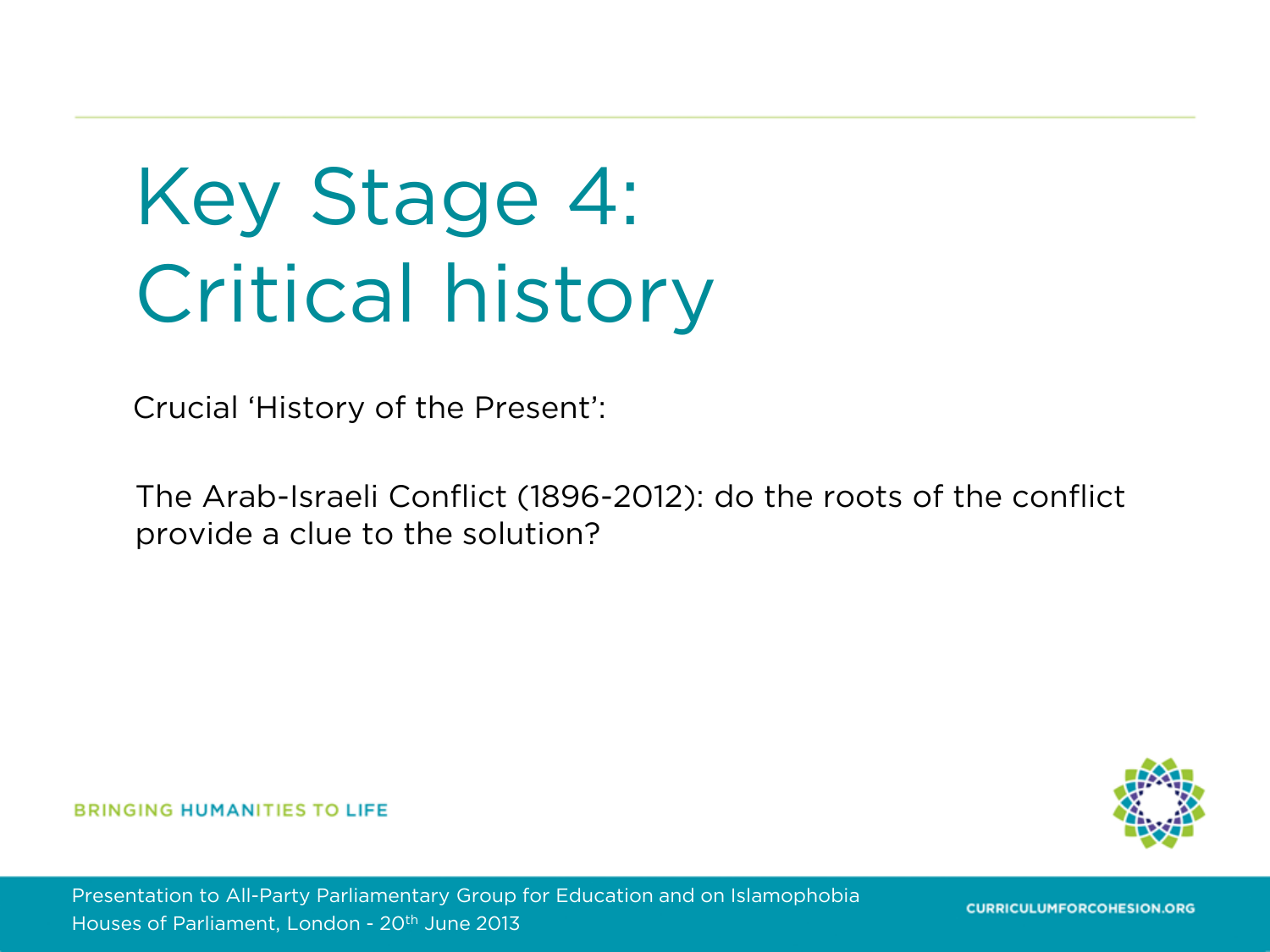## Removal of bolt-on Islamic history modules

- 1. We recommend the removal of separate modules of Islamic History such including:
- a. Unit 6: What were the achievements of the Islamic states 600– 1600?
- b. Unit 13: Mughal India and the coming of the British 1526–1857. How did the Mughal Empire rise and fall?
- 2. This is because:
- a. modules like these emphasise difference;
- b. teachers do not know how they fit in and
- c. early Islamic History is often regarded by Muslim children as religious history.

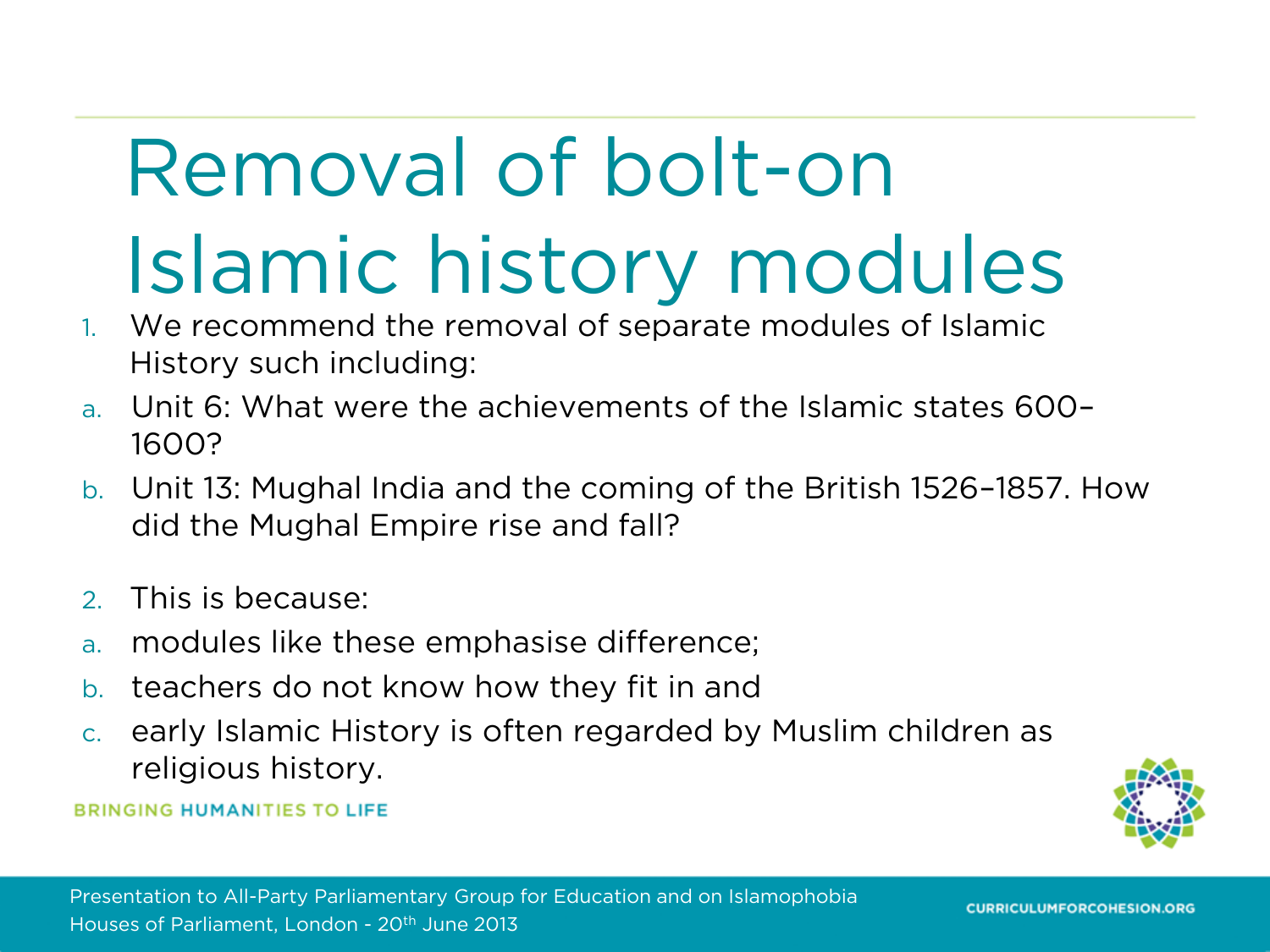## Religious Education: our premise

There is a dangerous gap between the significance of religions in motivating world events and the status and quality of the provision of Religious Education in English schools.

#### **BRINGING HUMANITIES TO LIFE**

Presentation to All-Party Parliamentary Group for Education and on Islamophobia Houses of Parliament, London - 20th June 2013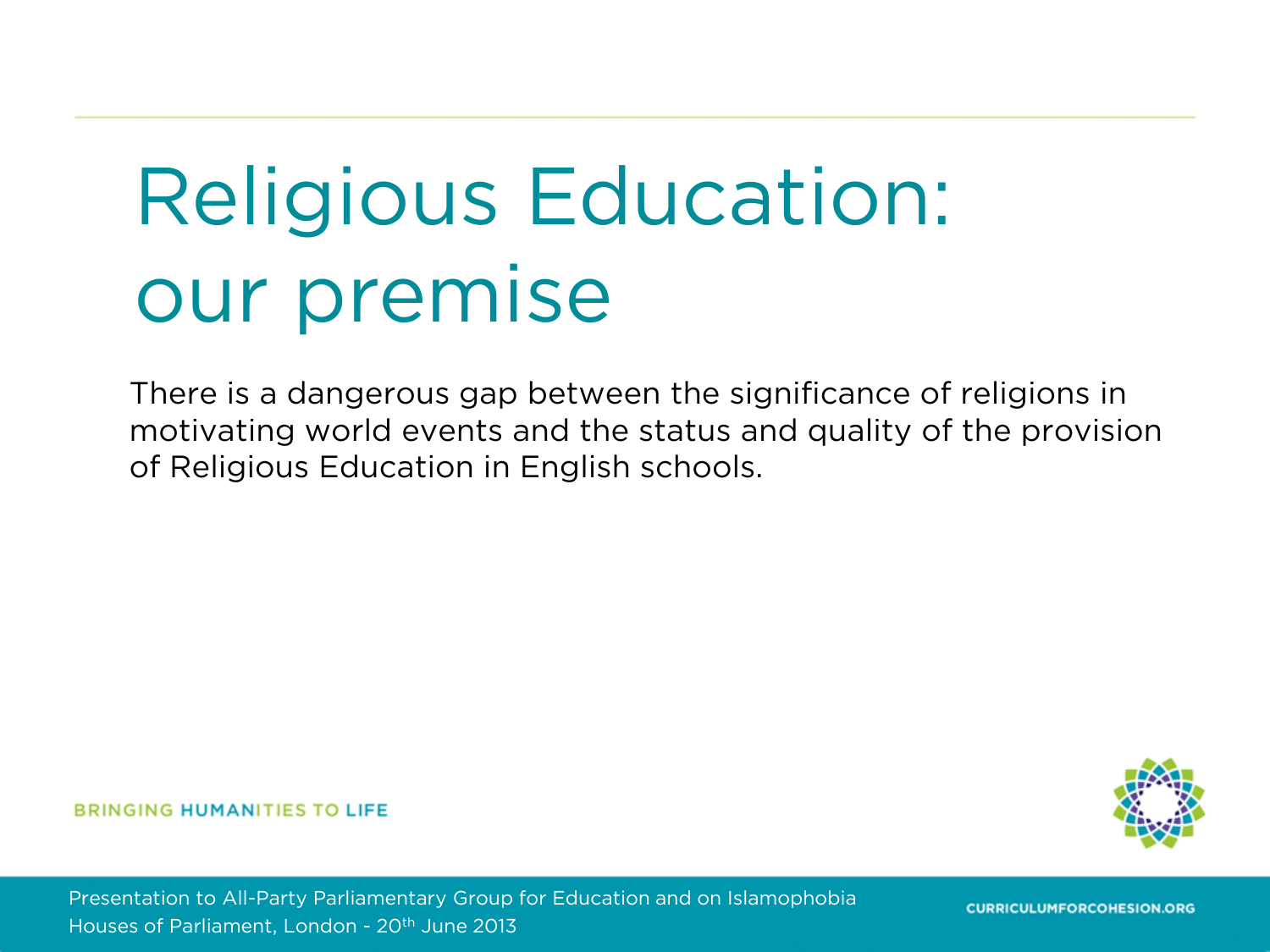## Good R.E. is not an option for Muslim pupils

- Strong religious identities that can be mobilised powerfully positively or negatively.
- A vacuum in understanding can be immediately and readily filled from alternative sources, some healthy; some damaging.
- **New' religious contexts.**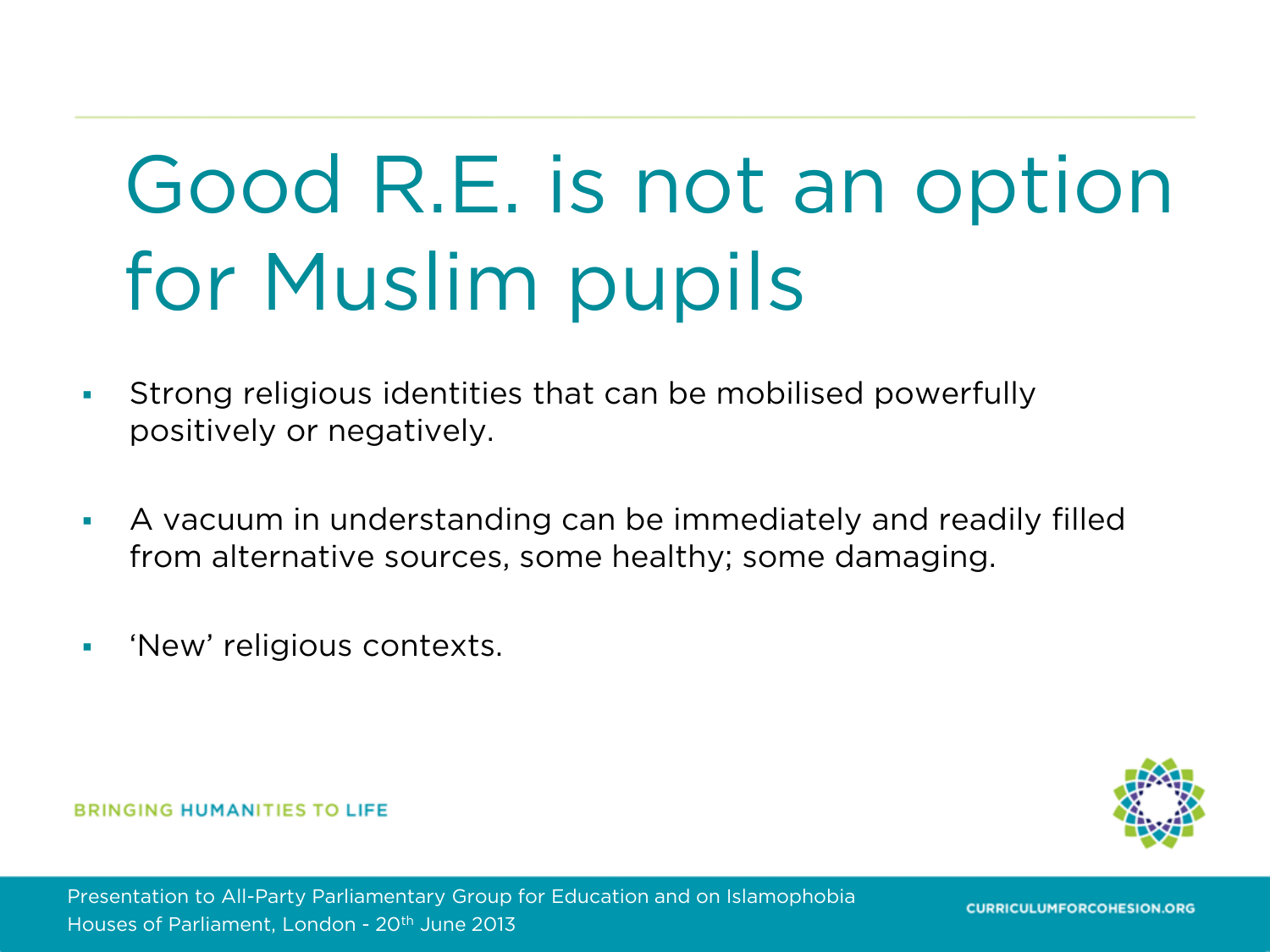#### Absences

- The sociologisation of Religious Education: plenty of comparative, interfaith material.
- An absence of a coherent approach to the Big Issues.
- An absence of a coherent approach to understanding the emotional and psychological life of spirituality and religious belief.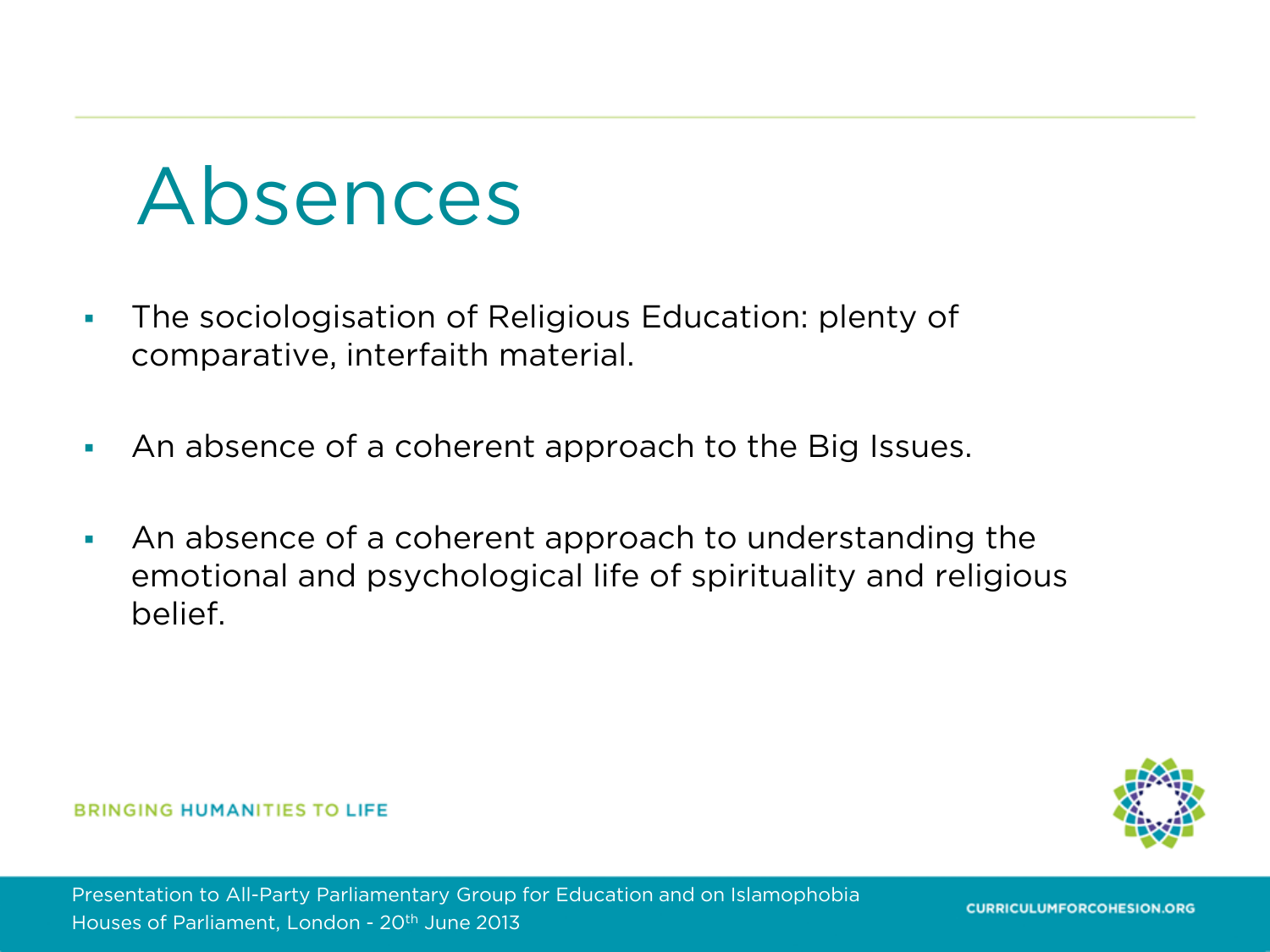#### Our framework

Three levels of critical enquiry:

- 1. Extra-faith: the Big Issues.
- 2. Inter-faith: a comparative treatment of religion.
- 3. Intra-faith: an in-depth exploration of the lived experience of belief.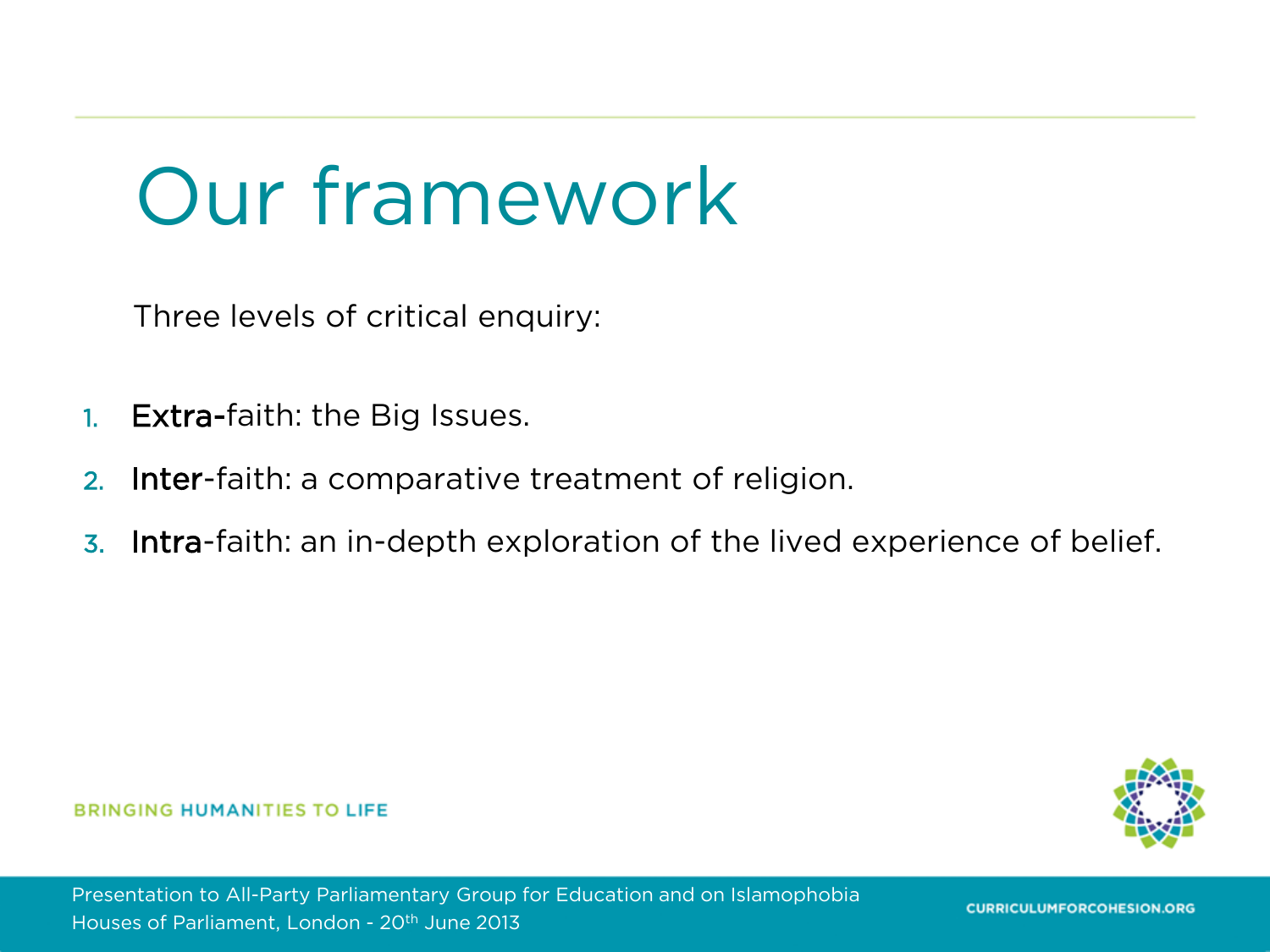#### What we need from you

Political support so that the modest but essential modifications that we suggest for the National Curriculum for History are given thorough and serious consideration.

#### **BRINGING HUMANITIES TO LIFE**

Presentation to All-Party Parliamentary Group for Education and on Islamophobia Houses of Parliament, London - 20th June 2013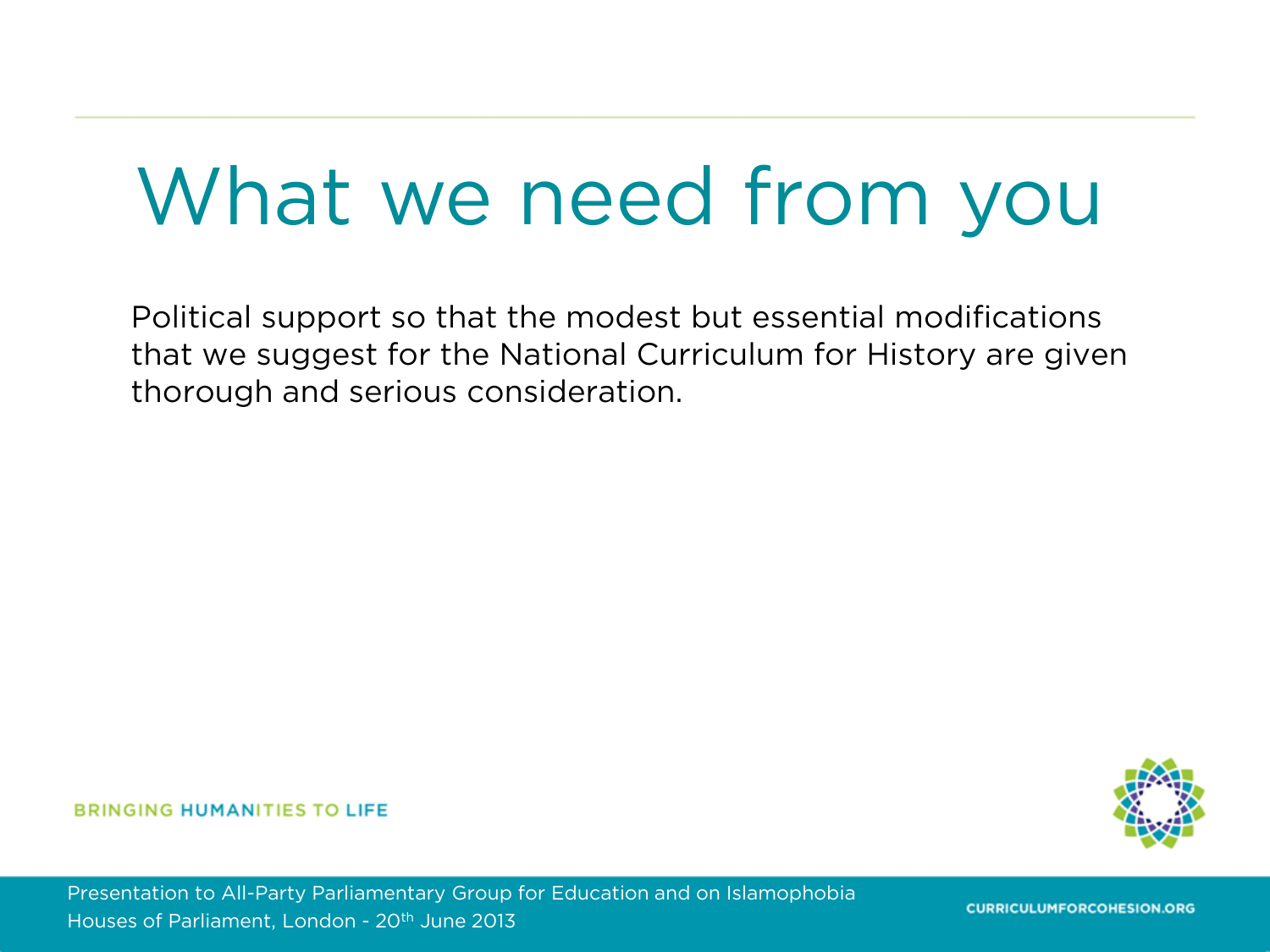### Why should you support us?

- 1. Because Curriculum for Cohesion focuses on educational disadvantage, especially in the inner cities;
- 2. because Curriculum for Cohesion's proposals will help integrate Muslims in a fair, subtle and effective way;
- 3. because improving the understanding between British Muslims and British non-Muslims in the ways that Curriculum for Cohesion proposes will lead to less Islamophobia, less radicalisation and a lower security threat;
- 4. because Curriculum for Cohesion will help Muslim pupils understand how they fit into the story of Britain and who are more likely to be patriotic and effective citizens.